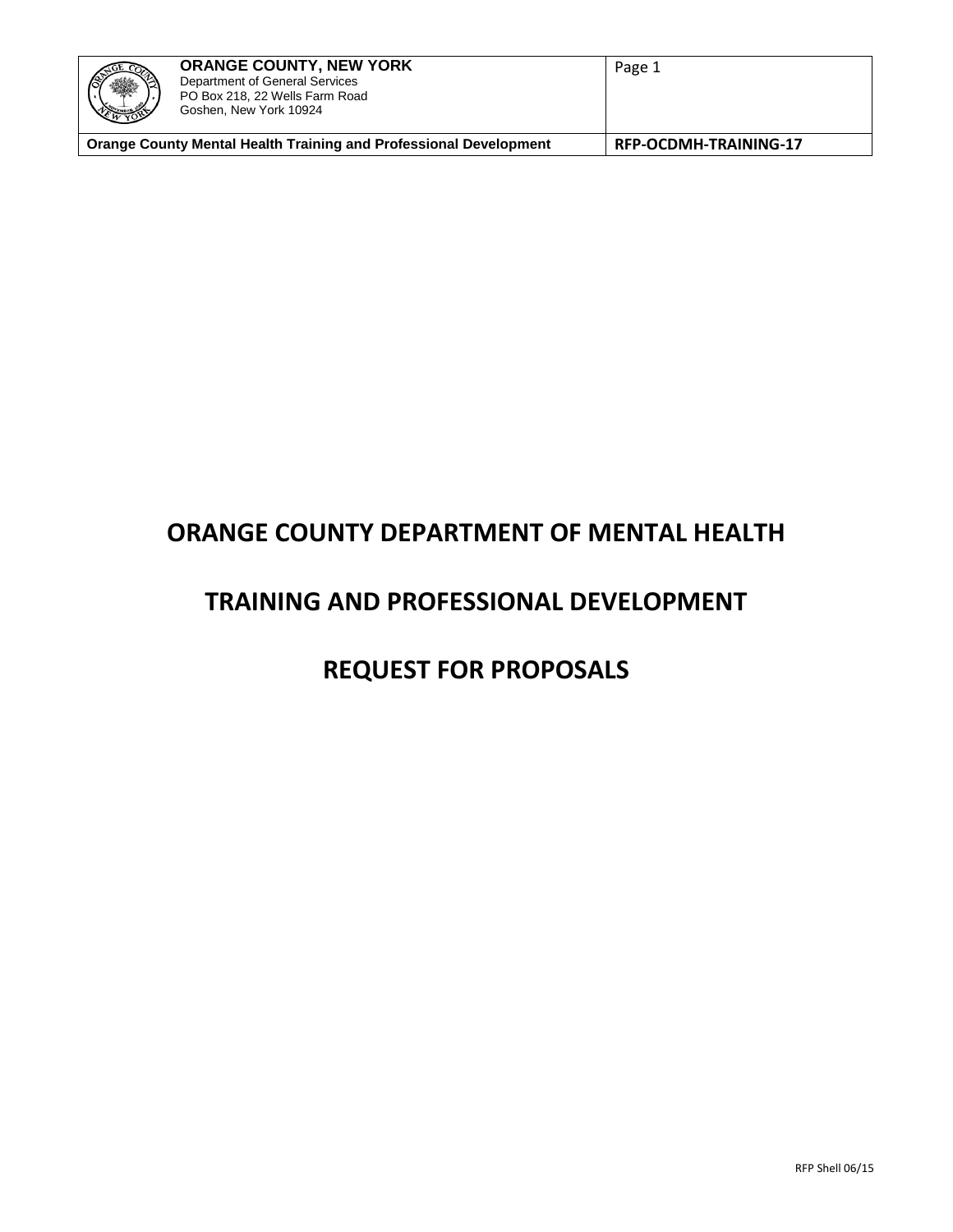

#### **TABLE OF CONTENTS**

| <b>APPENDIX</b>           |
|---------------------------|
| CONTRACT ACENCY ACREEMENT |

**CONTRACT AGENCY AGREEMENT SUPPLIER FORMS PAY-TO-PLAY FORMS APPENDIX A Agency Transmittal Form APPENDIX B Budget Form** 

**APPENDIX B-1 Budget Narrative**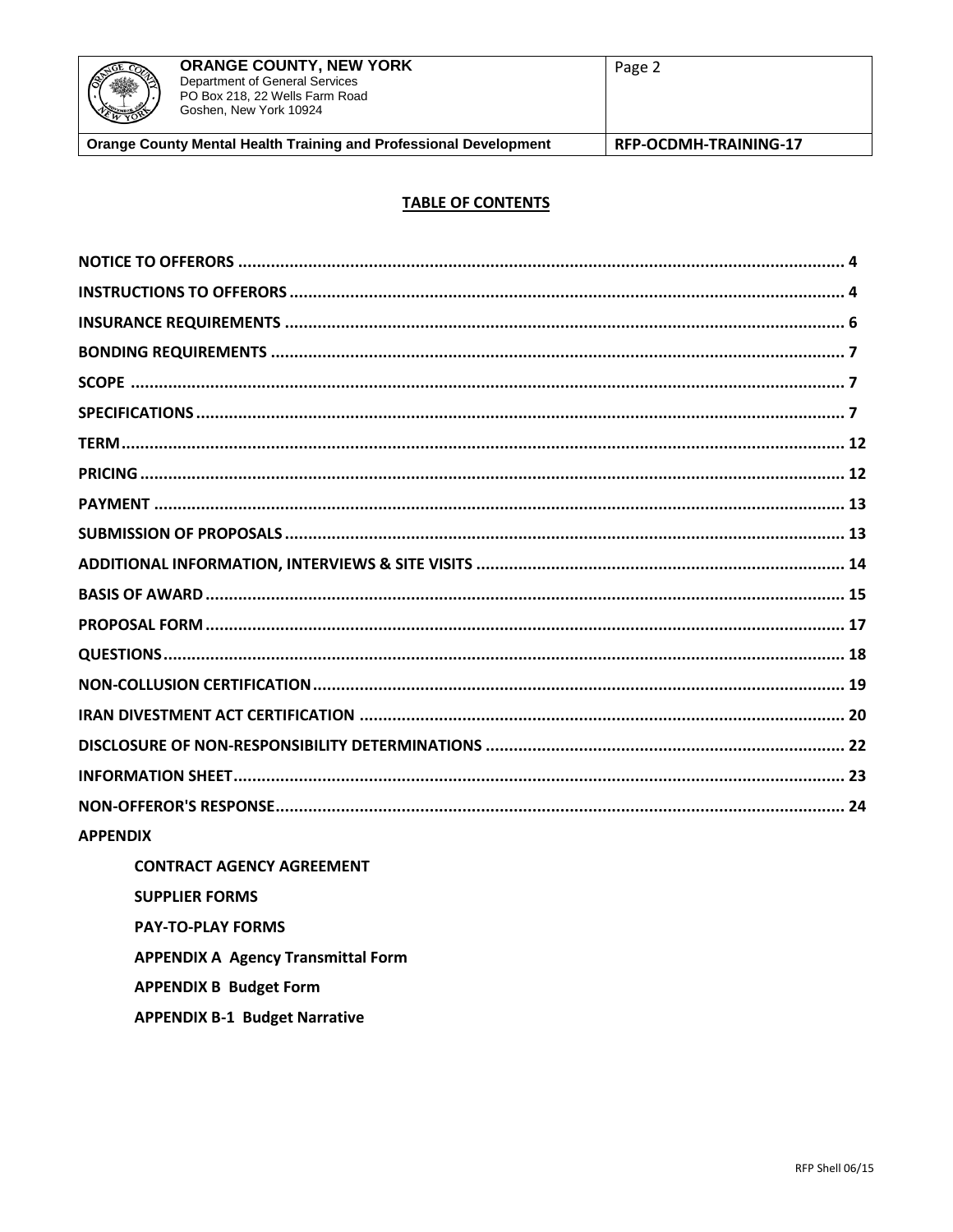| <b>CONTROLLED</b><br><b>REAL AND REAL PROPERTY</b> | <b>ORANGE COUNTY, NEW YORK</b><br>Department of General Services<br>PO Box 218, 22 Wells Farm Road<br>Goshen, New York 10924 | Page 3                |
|----------------------------------------------------|------------------------------------------------------------------------------------------------------------------------------|-----------------------|
|                                                    | <b>Orange County Mental Health Training and Professional Development</b>                                                     | RFP-OCDMH-TRAINING-17 |

#### **NOTICE TO OFFERORS**

Proposals for the County of Orange **RFP-OCDMH-TRAINING-17 Orange County Mental Health Training and Professional Development** by the undersigned Commissioner of the Department of General Services, in his office at 22 Wells Farm Road, Goshen NY 10924, **up to and including Friday, August 25, 2017 at 4:00 P.M.,** prevailing time.

Copies of the Request for Proposals may be obtained beginning **Wednesday, July 26, 2017** at the above address between the hours of 9:00 A.M. and 4:45 P.M., Monday through Friday (with the exception of County-observed holidays), as well as through **www.orangecountygov.com/generalservices** under "Current Bids and Proposals".

July 26, 2017 James P. Burpoe, Commissioner Department of General Services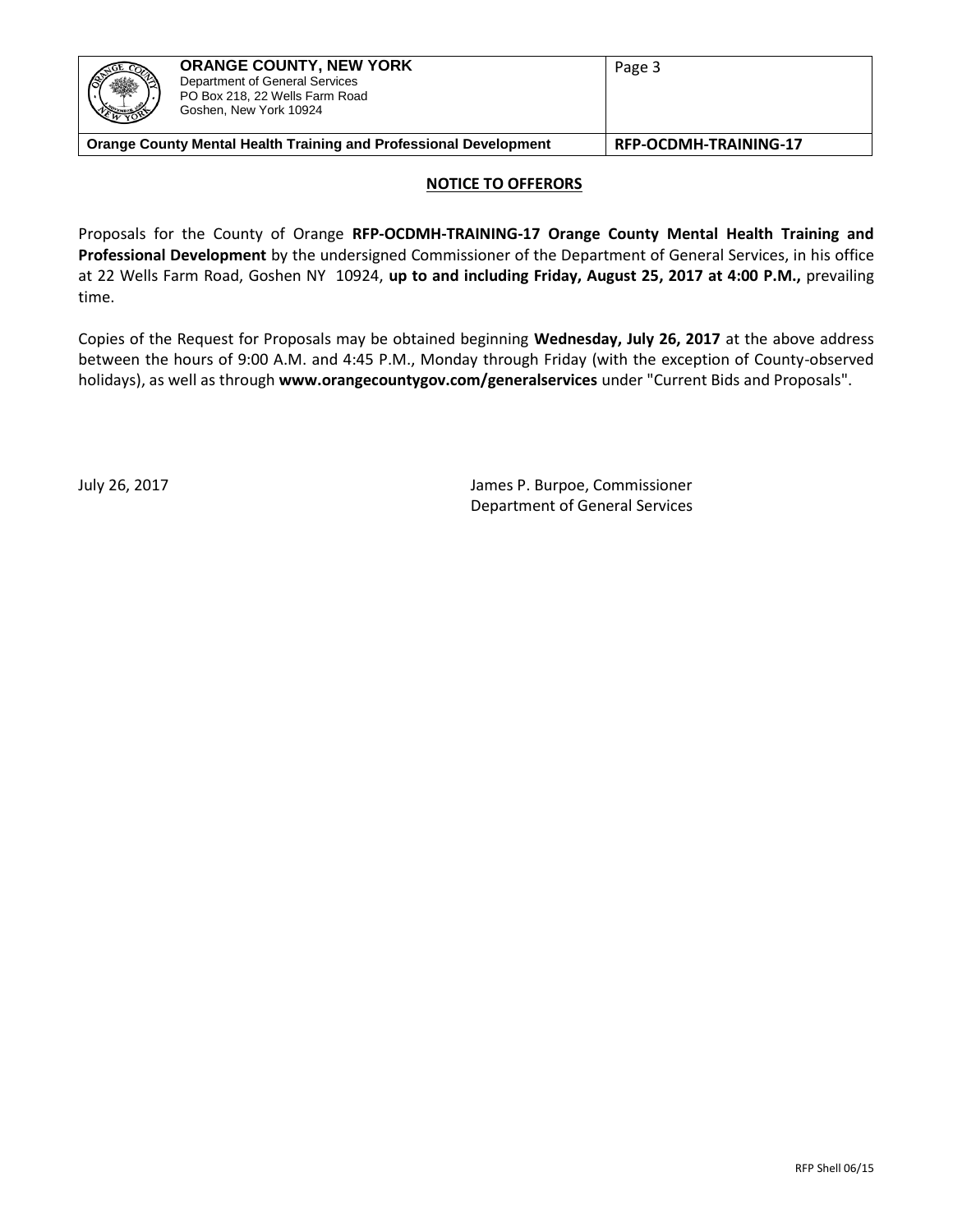| ZGE CO<br>※<br>EWYOR <sup></sup> | <b>ORANGE COUNTY, NEW YORK</b><br>Department of General Services<br>PO Box 218, 22 Wells Farm Road<br>Goshen, New York 10924 | Page 4 |
|----------------------------------|------------------------------------------------------------------------------------------------------------------------------|--------|
|                                  | Orange County Mental Health Training and Professional Development<br>RFP-OCDMH-TRAINING-17                                   |        |

#### **INSTRUCTIONS TO OFFERORS**

Unless a Request for Proposal (RFP) is solicited directly by another County department, the only official distribution source for this RFP is through the Department of General Services. Additionally, most RFP documents issued by the Department of General Services are distributed through BidNet which can be accessed through www.orangecountygov.com/general services under "Current Bids and Proposals". If you have obtained this RFP from a different source, you are encouraged to contact the Department of General Services to receive an official copy. You may not receive addenda or important information regarding this RFP if you are not registered with the Department of General Services as having obtained a copy of this RFP through the Department or through BidNet.

By submitting a Proposal, you are asking the County to accept your offer for the sale of goods and/or services. It is important that you READ and UNDERSTAND all terms and conditions in this RFP, as well as understand the laws that govern Public Contracts in New York State**. If you do not agree with the terms and conditions contained in this RFP you should not submit a Proposal.**

## **Your Proposal will be considered by the County if the following conditions are met:**

1.Pursuant to State Finance Law §139-j and §139-k, this solicitation includes and imposes certain restrictions on communications between the County and an Offeror during the procurement process. An Offeror is restricted from contacting other than designated staff from the earliest notice of intent to solicit offers through final award and approval of the Procurement Contract by the County Executive ("Restricted Period") unless it is a contact that is included among certain statutory exceptions set forth in State Finance Law §139-j(3)(a). County employees are required to obtain certain information when contacted during the Restricted Period. The designated staff contact is the Commissioner of General Services or his representative, telephone (845) 291-2792. Offerors responding to this RFP must familiarize themselves with these State Finance Law requirements and will be expected to affirm that they understand and agree to comply on the Proposal Form.

2.  $\Box$  Applicable  $\Box$  Not Applicable

A pre-proposal conference and site visit will be held at [location] on [date] at [time], prevailing time. Attendance is strongly recommended. The County shall not be liable for, nor shall it review proposed change orders, contract amendments, etc. for inadequate pricing, labor, materials, time or similar issues in Vendor/Consultant's contract with the County resulting from Vendor/Consultant's failure to attend and obtain information provided at the pre-proposal conference, site visit and/or any addenda issued afterward.

3. Offerors are responsible for reporting in writing any errors, omissions or ambiguities found in this RFP. All such reports, requests for information, questions, etc. shall be either faxed to the Department of General on the Questions Form found in this at (845) 360-7206 or emailed to [GeneralServices@orangecountygov.com](mailto:GeneralServices@orangecountygov.com) with questions typed in the body of the email, and the subject line "RFP Questions". **No questions will be entertained by any other means. All questions must be submitted by Tuesday, August 8, 2017 at 4:00 P.M.,** prevailing time. **Questions received after this time may not be addressed. Please be patient, questions will be answered in an Addendum/Addenda to be shared with all interested Offerors. Questions will not be responded to individually.** 

4.Unless otherwise specified herein, all Proposals shall be made upon forms furnished in this RFP, if any, and as may be modified by addenda, contained in sealed envelopes clearly marked on the outside packaging with **RFP-OCDMH-TRAINING-17 Orange County Mental Health Training and Professional Development** addressed to James Burpoe, Commissioner, Department of General Services, PO Box 218, 22 Wells Farm Road, Goshen, NY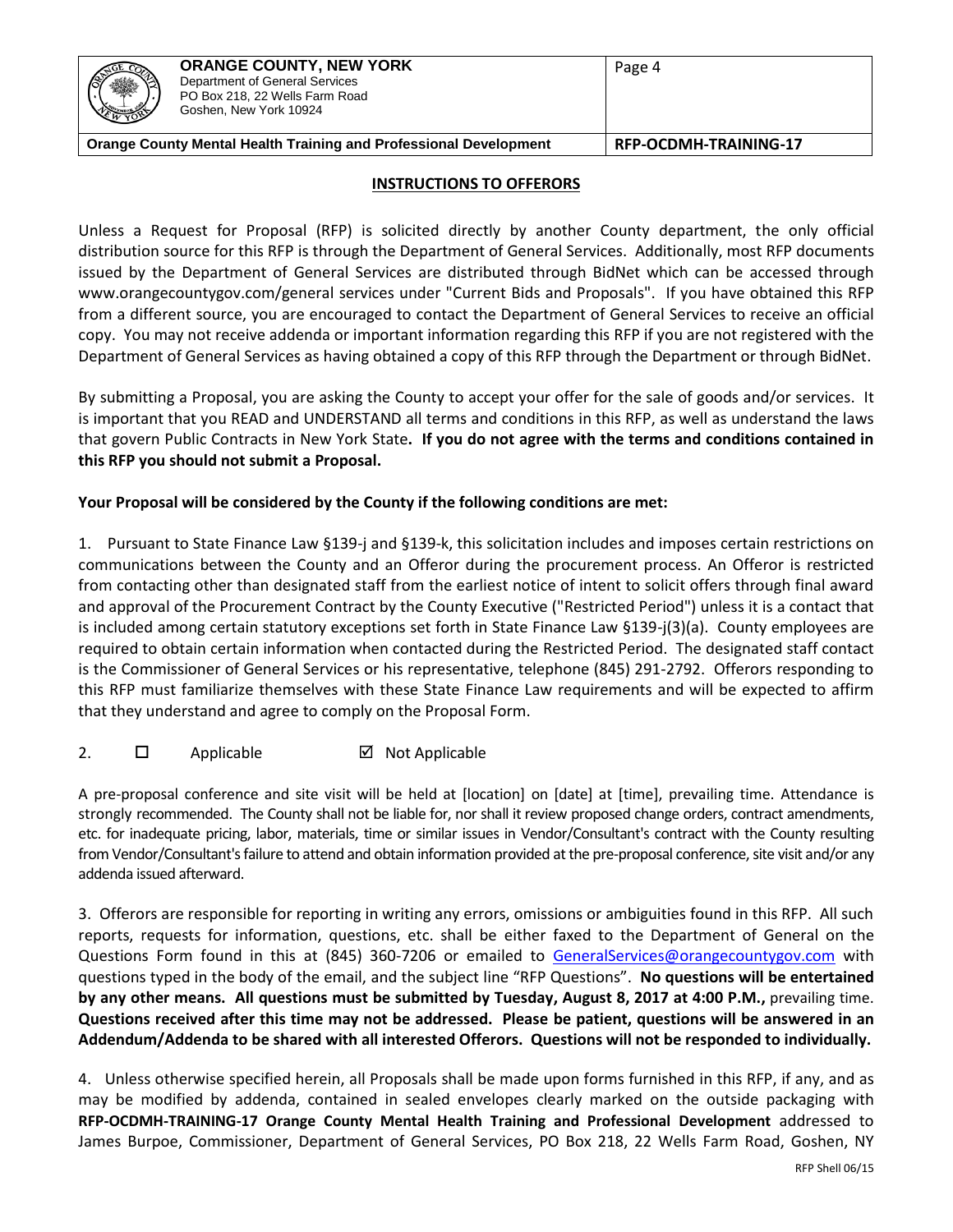| ※<br><b>EMBRAY</b> | <b>ORANGE COUNTY, NEW YORK</b><br>Department of General Services<br>PO Box 218, 22 Wells Farm Road<br>Goshen, New York 10924 | Page 5                       |
|--------------------|------------------------------------------------------------------------------------------------------------------------------|------------------------------|
|                    | <b>Orange County Mental Health Training and Professional Development</b>                                                     | <b>RFP-OCDMH-TRAINING-17</b> |

10924 and received up to and including **Friday, August 25, 2017 at 4:00 P.M.,** prevailing time. If NOT sending your Proposal via U.S. Mail, (i.e., using FedEx, UPS, hand delivery, etc.) please use the following address: Orange County Department of General Services, 22 Wells Farm Road, Goshen NY 10924. **It is the Offeror's responsibility to clearly mark the outside of their mailing package with the RFP title and number**. **Faxed / E-mailed Proposals are not permitted.**

5. **Three (3)** sets of all Proposals shall be submitted, **ONE SET OF WHICH MUST CONTAIN ORIGINAL SIGNATURES**  including completed copies of any forms or certifications required in this RFP. Forms, if any, included in this RFP shall be completely filled in, in ink or by typing, on the original form. Failure to respond to this RFP on any official form(s) included in this RFP, may result in disqualification of a Proposal as non-responsive. No Proposal Form will be accepted which contains any modification to the template, additional information not specifically requested, omissions or erasures. Each Proposal Form shall be signed by a duly authorized individual on behalf of the Offeror. Illegible and unsigned Proposals will be rejected as non-responsive.

6. Permission will not be given to modify or explain any Proposal after it has been opened, unless clearly specified in this document (e.g. interviews). Permission to withdraw a Proposal prior to opening will be at the discretion of the County and no replacement Proposal may be submitted without authorization from the Commissioner of General Services. Opened Proposals which required a deposit for plans and specifications may not be withdrawn until forty-five (45) days after opening.

7. **Basis of Award provisions vary with each RFP, please read that section carefully.** Some RFPs may be awarded to more than one entity. The County reserves the right to waive any informality, reject any and all Proposals, or, if noted in the Basis of Award section of this RFP, accept any Proposal in whole or in part, if deemed to be in the best interest of the County.

8. Any award shall be subject to the execution of a contract (and, if applicable, license or other agreements) between the Offeror and the County. The County's contract obligation is contingent upon execution of the contract between the County and selected Vendor/Consultant, provision of required Pay-to-Play forms, insurance certificates and bonds, as applicable, by the Vendor/Consultant, and the availability of appropriated funds for the contract. No legal liability on the part of the County for payment of any money shall arise unless and until a contract is executed by both parties, funds are appropriated and made available in each year of the term of the contract, and all performance requirements for each payment are met. The County shall have no responsibility or liability for any of Offeror's costs related to preparation of Proposals, attendance at interviews, etc.; all such costs are solely at Offeror's risk and expense.

9. Offeror(s) awarded a contract agree to execute the contract in the same form as the template enclosed in this RFP in the timeframe, if any, indicated in this RFP. Any supplemental agreement(s) (e.g. licensing or maintenance agreements) requested by an Offeror must be included in the Proposal and are subject to the discretionary approval of the County Attorney and the County Executive. For any software required in the scope of services, include any proposed license or maintenance agreement(s) with your Proposal. Failure to reach agreement on contract terms and conditions may result in rejection of a Proposal, rescission of an award and/or retention of Bid Security by the County.

10. The County maintains a unilateral right to cancel or extend the contract in accordance with the terms of any contract resulting from this RFP. If a Vendor/Consultant fails to perform or otherwise breaches the contract, in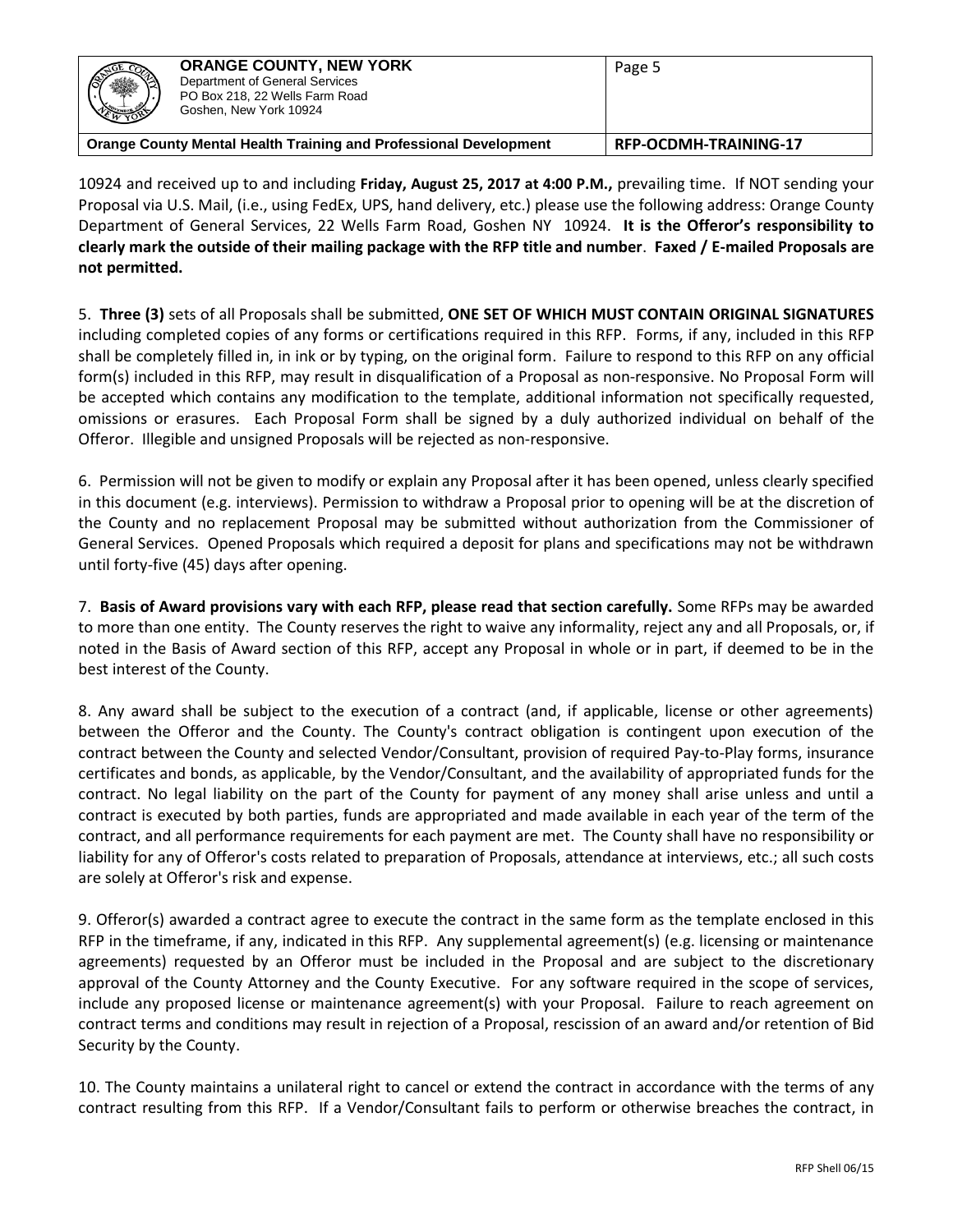| 2000<br><b>PEMBER</b> | <b>ORANGE COUNTY, NEW YORK</b><br>Department of General Services<br>PO Box 218, 22 Wells Farm Road<br>Goshen, New York 10924 | Page 6 |
|-----------------------|------------------------------------------------------------------------------------------------------------------------------|--------|
|                       | <b>Orange County Mental Health Training and Professional Development</b><br>RFP-OCDMH-TRAINING-17                            |        |

addition to any other rights and remedies the County may have, the Vendor/Consultant may be listed as nonresponsible and may be ineligible for future contract awards.

11. If Bid Security is required by this RFP; it must be included in the Proposal. If Performance and/or Payment Bonds are required by this RFP, Proposals must include a letter from the Offeror's bank or surety stating that the required letter of credit or bond(s) will be provided in the event of a contract. The letter of credit or bond(s) shall be provided for each year or relevant portion of the contract, as may be applicable.

12. Offerors should be properly registered to do business in the State of New York and furnish applicable certificates of authority/incorporation/partnership/dba, etc. with their Proposal.

13. The County encourages submission of Proposals by certified Minority- and/or Women-Owned Business Enterprises (MWBE) and/or Disadvantaged Business Enterprises (DBE).

14. A Disclosure of Non-Responsibility Determination is included in this RFP. Offerors must complete and submit a signed original of and the applicable number of copies with their Proposal.

15. Supplier Forms are provided with this RFP. Offerors that have not received a purchase order in the last twelve (12) months from the County must submit completed and signed Supplier Forms prior to execution of a contract by the County.

16. Please be advised that this solicitation is subject to Orange County Local Law No. 13 of 2013, as amended, known as the "Pay-to-Play Law". Pay-to-Play Forms will be made available with this RFP. All Pay-to-Play Forms should be submitted with your Proposal and will be required if you are awarded a contract. The Pay-to-Play Forms are required from the Vendor/Consultant (unless exempted by the law) prior to execution of a contract by the County.

17. Pursuant to New York's Freedom of Information Law ("FOIL") (Public Officers Law, Article 6, Sections 84-90) all government records are presumptively open for public inspection unless specifically exempted from disclosure under FOIL. Offerors who have a good faith belief that information contained in their Proposal is exempt from disclosure under FOIL must, at the time of their submission, request the exemption in writing, setting forth the basis for the claimed exemption. In addition, the Offeror must mark each page of its submission claimed to be exempt from disclosure under FOIL with the following legend: **"THE OFFEROR BELIEVES THAT THIS INFORMATION IS PROTECTED FROM DISCLOSURE UNDER THE NEW YORK STATE FREEDOM OF INFORMATION LAW."** Neither the Offeror's classification of materials as exempt under FOIL, nor the County's acceptance of Offeror's Proposal with the claimed exemption(s), should be considered a final determination as to whether the designated materials are exempt from disclosure under FOIL. Any and all determinations as to the propriety of claimed exemptions will be made by the County and/or a court of law in accordance with applicable law.

#### **INSURANCE REQUIREMENTS**

During the term of the contract, or longer if required, Vendor/Consultant shall maintain, at its expense, Worker's Compensation, Disability and liability insurance policies of the types and minimum coverages specified in the enclosed contract template (e.g., Agreement for Vendor Services), as applicable. Certificates of insurance evidencing Vendor's/Consultant's compliance with these requirements shall be required prior to execution of the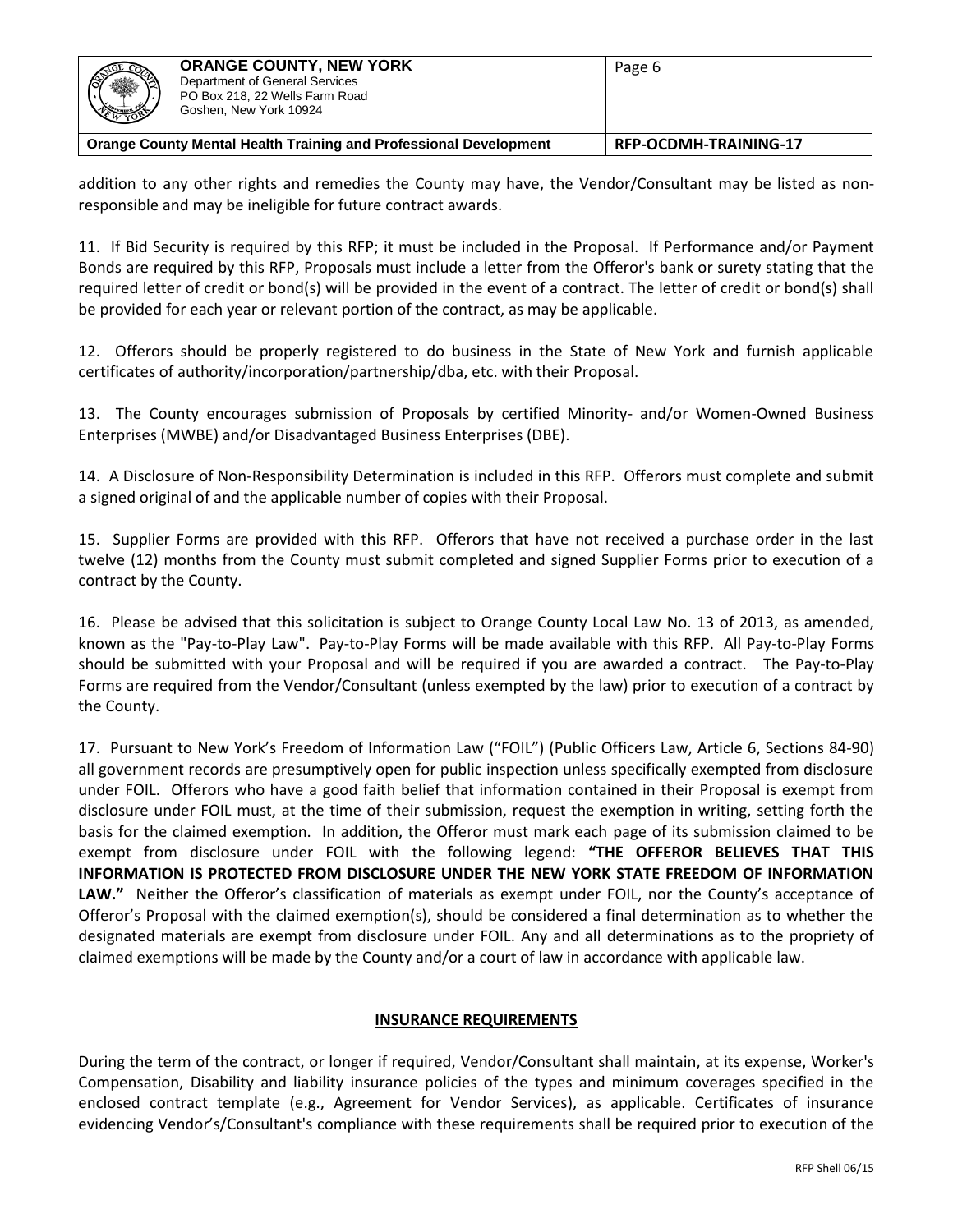| ※                                                                 | <b>ORANGE COUNTY, NEW YORK</b><br>Department of General Services<br>PO Box 218, 22 Wells Farm Road<br>Goshen, New York 10924 | Page 7                |
|-------------------------------------------------------------------|------------------------------------------------------------------------------------------------------------------------------|-----------------------|
| Orange County Mental Health Training and Professional Development |                                                                                                                              | RFP-OCDMH-TRAINING-17 |

contract by the County. Award is conditional upon submission of insurance documents within the time specified in the Notice of Award. Failure to do so may result in disqualification of the Offeror as non-responsive and/or the County's retention of any Bid Security.

#### **BONDING REQUIREMENTS**

 $\boxtimes$ There are no Bonds required for this contract.

#### **SCOPE**

The Orange County Department of Mental Health (OCDMH) announces this Request for Proposal (RFP) for the development and operation of the following:

Orange County Training and Professional Development

#### **SPECIFICATIONS**

#### **1) Introduction and Background**

The Orange County Department of Mental Health (OCDMH) exists to ensure that all the people of Orange County have access to quality Mental Health, Developmental Disabilities and Chemical Dependency services, that such services are delivered in a cost effective, timely and culturally sensitive manner under the jurisdiction of the Mental Hygiene Law of New York State and provided within the rules, regulations, policies and procedures of the licensing authority of appropriate State Offices. The OCDMH is committed to investment in the professional development of the workforce and educational opportunities for individuals, families and the general public. These opportunities will increase the efficacy of services for individuals, families and community members impacted by mental illness, chemical dependency and/or development disabilities. OCDMH believes that ongoing training and professional development is necessary to provide positive outcomes, reduce stigma and ensure cultural and linguistic competency. The training and professional development program(s) funded through this RFP must be based on service sector needs and best practices prioritized in collaboration with the OCDMH. The proposed trainings must also be dynamic and responsive to emerging needs throughout funding period.

Orange County developed, with our partner agencies, a Comprehensive, Continuous, Integrated System of Care (CCISC) model known as WELCOME Orange. "The Comprehensive Continuous Integrated System of Care (CCISC) process (Minkoff & Cline, 2004, 2005) is a vision-driven system "transformation" process for redesigning behavioral health and other related service delivery systems to be organized at every level (policy, program, procedure, and practice)—within whatever resources are available—to be more about the needs of the individuals and families needing services, and values that reflect welcoming, empowered, helpful partnerships throughout the system. The ultimate goal of CCISC is to help develop a system of care that is welcoming, recovery-oriented, integrated, trauma-informed, and culturally competent in order to most effectively meet the needs of individuals and families with multiple co-occurring conditions of all types (mental health, substance abuse, medical, cognitive, housing, legal, parenting, etc.) and help them to make progress to achieve the happiest, most hopeful, and productive lives they possibly can." More information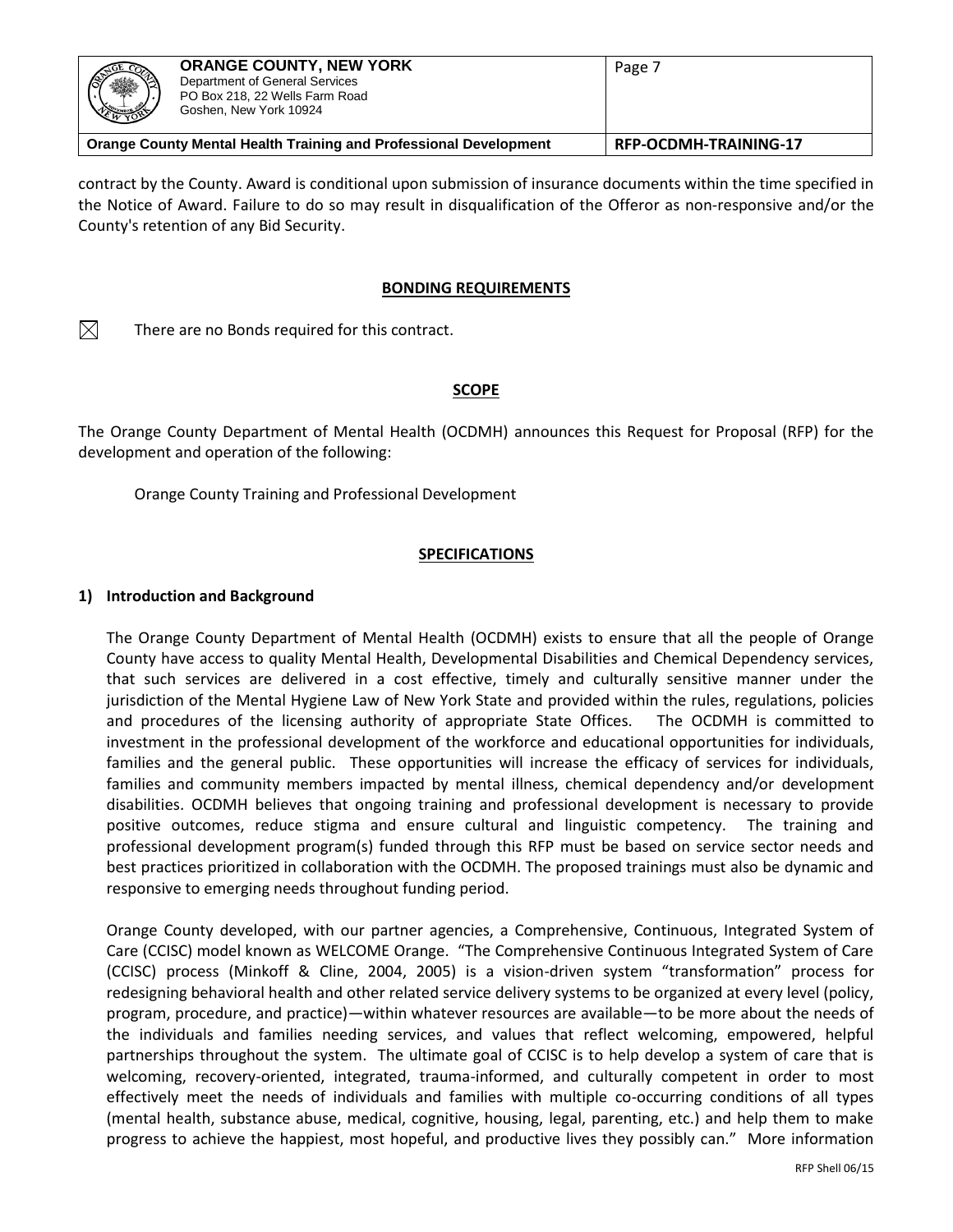| <b>READER</b><br>۰۱<br><b>XXXXXXX</b> | <b>ORANGE COUNTY, NEW YORK</b><br>Department of General Services<br>PO Box 218, 22 Wells Farm Road<br>Goshen, New York 10924 | Page 8 |
|---------------------------------------|------------------------------------------------------------------------------------------------------------------------------|--------|
|                                       | Orange County Mental Health Training and Professional Development<br><b>RFP-OCDMH-TRAINING-17</b>                            |        |

about the model can be found at:

[http://www.ziapartners.com/resources/comprehensive-continuous-integrated-system-of-care-ccisc/.](http://www.ziapartners.com/resources/comprehensive-continuous-integrated-system-of-care-ccisc/)

All requests for proposals will be required to reflect WELCOME Orange values and principles. More information on WELCOME Orange can be found at:

[http://www.orangecountygov.com/content/124/1348/24066.aspx.](http://www.orangecountygov.com/content/124/1348/24066.aspx)

#### **2) Scope of Work**

#### **a) Introduction**

Services developed through this RFP will be designated for professional development, community awareness and education of those who live, work, and receive services in Orange County. These services will enhance knowledge, increase understanding and improve quality of care and system development, enhancement and improvement for those with behavioral health needs including individuals with mental illness, chemical dependency and developmental disabilities. Topics will focus on children, adults and families and may include but *not be limited to* the following: trauma, eating disorders, addiction, cooccurring disorders (MH/CD; MH/DD; MH/CD/DD), strategies for reducing problem behaviors, access to care for all disability areas, evidence-based practices/best practices, disaster mental health, workforce development (including but not limited to professionals, paraprofessionals, direct support professionals, managers and peer specialists), suicide prevention and specific disorders. For agencies that do not have a source of funding to support sending staff for outside training e.g., national conferences, a portion of this funding may be used to offset the costs where it can be demonstrated that the training can benefit the Orange County service delivery system. Due to the limited availability of funds, individuals requesting funding to offset costs for these conferences must obtain approval from the Commissioner of the Department of Mental Health prior to using the funding for these purposes.

The following outlines the minimum expected in the RFP response. Applicants should address each item listed in a narrative format in sufficient detail within the proposal to explain how each will be structured and accomplished. OCDMH encourages applicants to consider applying for the total funding amount in a proposal that would include the planning and coordination of all training needs in collaboration with OCDMH. However, applicants may apply to provide all or part of the requested services and may collaborate with other agencies/partners where appropriate.

- WELCOME Orange philosophy/practice; and
- Topic area(s) that will be focused on; and
- If applying for greater than 50% of the total funding, development of an advisory committee, in partnership with OCDMH, to guide decisions inclusive of representatives from community agencies (mental health, chemical dependency, developmental disabilities and children's services), service recipients, peers and Orange County Department of Mental Health is required; and
- Development of guidelines to assist with decisions and practice; and
- Description of how events will be organized, facilitated, and marketed; and
- Development of a process for registration, payment, satisfaction survey for participants, and production of certificates of attendance or continuing education if applicable.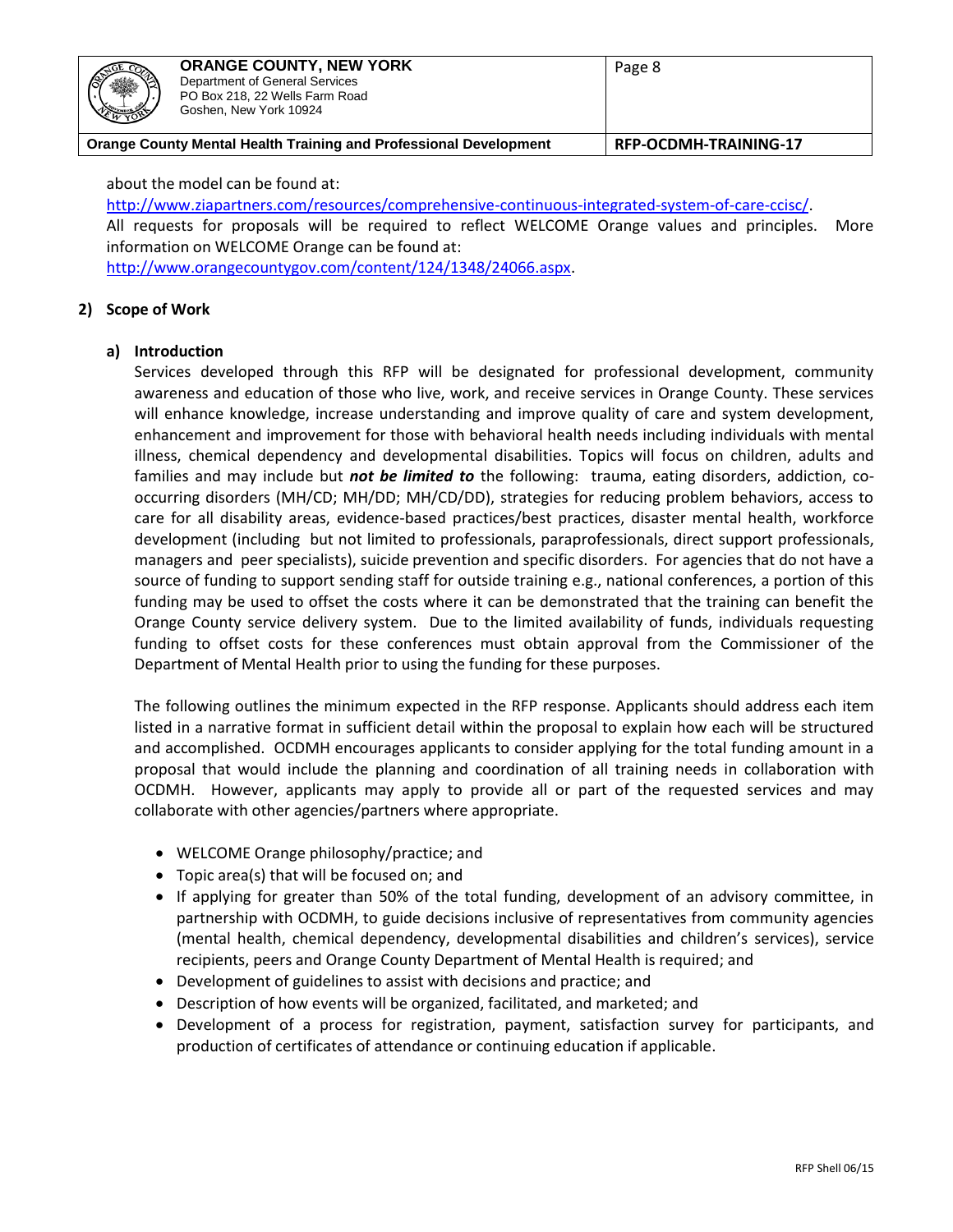| ※<br><b>REAL</b>                                                                                  | <b>ORANGE COUNTY, NEW YORK</b><br>Department of General Services<br>PO Box 218, 22 Wells Farm Road<br>Goshen, New York 10924 | Page 9 |
|---------------------------------------------------------------------------------------------------|------------------------------------------------------------------------------------------------------------------------------|--------|
| <b>Orange County Mental Health Training and Professional Development</b><br>RFP-OCDMH-TRAINING-17 |                                                                                                                              |        |

#### **b) Collaborative Interactions**

Agencies that are awarded funds will be required to work collaboratively with other agencies within the community to prevent duplication and to ensure professional development and training opportunities are effective and meet identified needs for Orange County. For applicants applying in partnership with other providers, Orange County requires memorandums of understanding (MOU) between co-applicants.

## **c) Reporting Requirements**

Agencies that receive an allocation of funding resources under this RFP will be required to maintain accurate and timely reporting of performance measures, demographic measures and OMH required funding measures as well as any requirements OMH and OCDMH may subsequently develop to ensure compliance. The selected applicant shall be required to document performance using the Clear Impact Scorecard (formerly Results ScorecardTM). Clear Impact, also known as outcome-based accountability, is defined as a management tool that can facilitate collaboration among human service agencies, as a method of decentralizing services, and as an innovative regulatory process. Clear Impact is a disciplined way of thinking and taking action which communities can use to improve the lives of children, families and the community as a whole. Clear Impact can also be used by agencies to improve the performance of their programs. The County will provide the selected applicant with one license to the web based application. The selected applicant shall use the Clear Impact Scorecard to report quantitative and qualitative data on a monthly basis. Failure to achieve targets may result in withholding of state or federal funding or determinations of non-responsibility or ineligibility for future funding.

| <b>Measure</b>                | <b>Definition</b>                                                  |
|-------------------------------|--------------------------------------------------------------------|
| # Total events funded         | Total number of events funded                                      |
| # of attendees                | Total number of attendees at all trainings provided during the     |
|                               | reporting period. (this is not an unduplicated number)             |
| # of trainings on evidenced-  | Total number of trainings based on evidenced based programs or     |
| based practices               | practices as defined by SAMHSA National Registry of Evidence-      |
|                               | based Programs and Practices or National Standards Project, Phase  |
|                               | 2 and/or endorsed by the US Surgeon General during the reporting   |
|                               | period.                                                            |
| # of trainings addressing co- | The total number of trainings targeting co-occurring disorder      |
| occurring disorders           | treatment and/or populations (Co-occurring may be MH/CD;           |
|                               | MH/DD; MH/CD/DD) during the reporting period.                      |
| # of surveys completed        | Total number of surveys completed during the review period for all |
|                               | trainings provided during the reporting period.                    |
| # of people reporting         | Of the surveys completed during the reporting period, the total    |
| satisfaction on survey        | number reporting satisfaction with training.                       |
| # of people who report new    | Of the surveys completed during the reporting period, the total    |
| knowledge and/or ability to   | number reporting new knowledge and/or the ability to utilize in    |
| utilize in practice           | practice.                                                          |
| # of individuals funded to    | Individuals who attended a conference using funding approved by    |
| attend conferences            | the Commissioner of Orange County Department of Mental Health.     |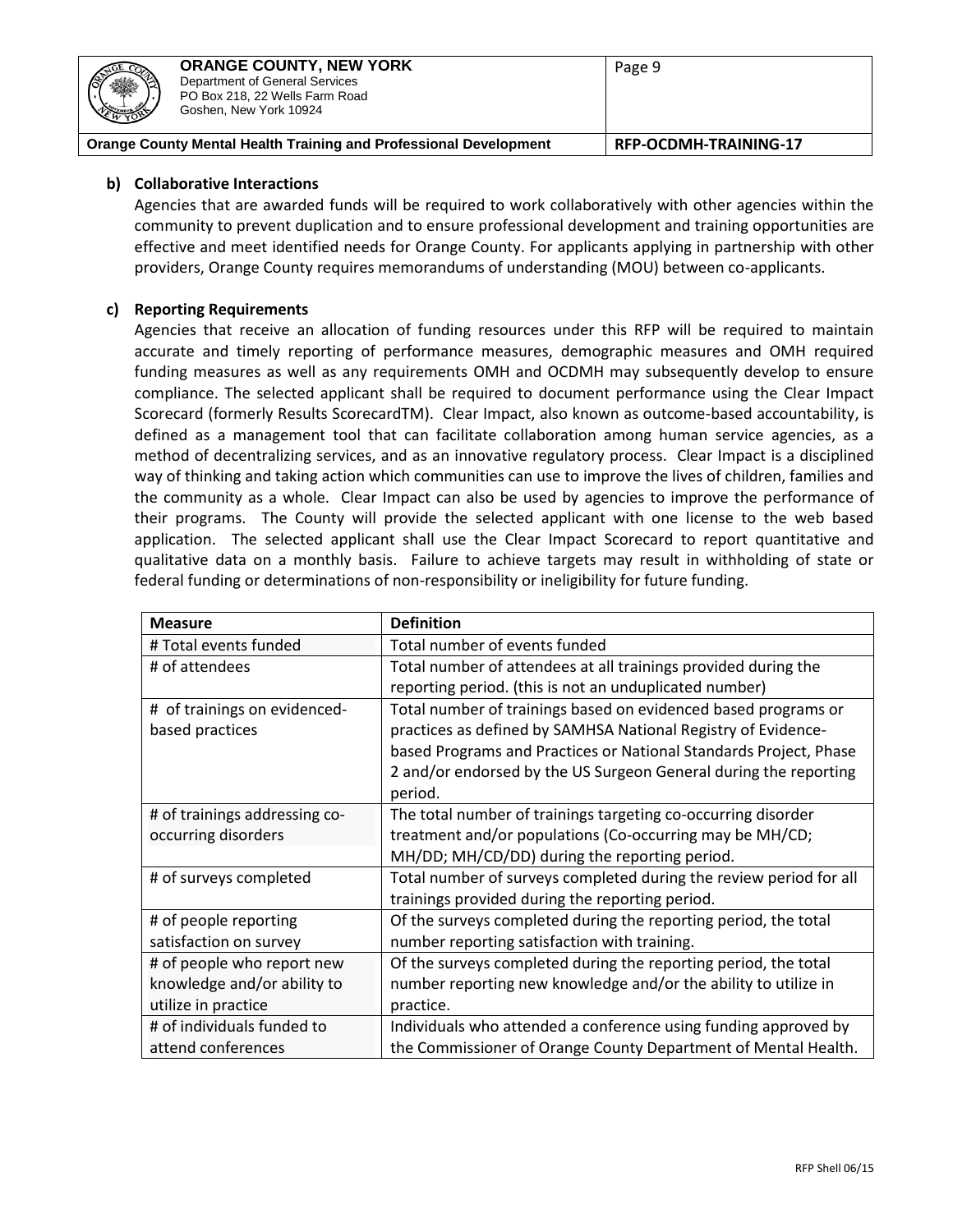| 131 | <b>ORANGE COUNTY, NEW YORK</b><br>Department of General Services<br>PO Box 218, 22 Wells Farm Road<br>Goshen, New York 10924 | Page 10 |
|-----|------------------------------------------------------------------------------------------------------------------------------|---------|
|     | Orange County Mental Health Training and Professional Development<br>RFP-OCDMH-TRAINING-17                                   |         |

OCDMH will require a separate monthly fiscal report for each training provided including but not limited to the following information.

| Training / Professional Development Provided           |
|--------------------------------------------------------|
| <b>Target Audience</b>                                 |
| Presenter(s)                                           |
| Continuing Education Units (CEUs) Offered              |
| # of attendees                                         |
| <b>Event Fees</b>                                      |
| Cost of meals, travel, accommodations for presenter(s) |
| Cost of materials                                      |
| Other Costs, define                                    |
| <b>Agency Administration Costs</b>                     |
| <b>Revenues Received</b>                               |

#### **3) Proposal Narrative**

When submitting proposals for funding under Exhibit 1 of this RFP, the narrative must incorporate WELCOME Orange language and address all of the components listed below, in the following order:

#### **i. Audience**

- Who is the target audience for the proposed training/professional development programs or activities?
- How will the proposed training/professional development programs or activities benefit its participants, service delivery system and or the community?

#### **ii. Implementation**

- Describe how your agency currently exemplifies, or is working towards, the WELCOME Orange philosophy/practice.
- How will you create guidelines to assist with decision making and practice?
- How will proposed training/professional development programs or activities be organized, facilitated and coordinated to avoid duplication and/or scheduling conflicts?
- How will you market proposed training/professional development programs or activities to the appropriate audience(s)?
- List and describe each training area you intend to provide and the funding requested for each.
- How will you promote ongoing use of training information/skills post event?
- Describe how you will use technology to enhance your planning, training event, and/or process (taping, web-conferencing, online booking etc.)? Applicants who intend to expand existing online training accounts and subscriptions must open these trainings to the service delivery system and the training topics must exceed current regulatory requirements.
- What will the process be for registration, payment, satisfaction surveys for participants, production of certificates of attendance and/or continuing education credits if applicable?
- If scholarships will be available for local training events, what will the eligibility criteria for scholarships be and how will you decide who receives scholarships?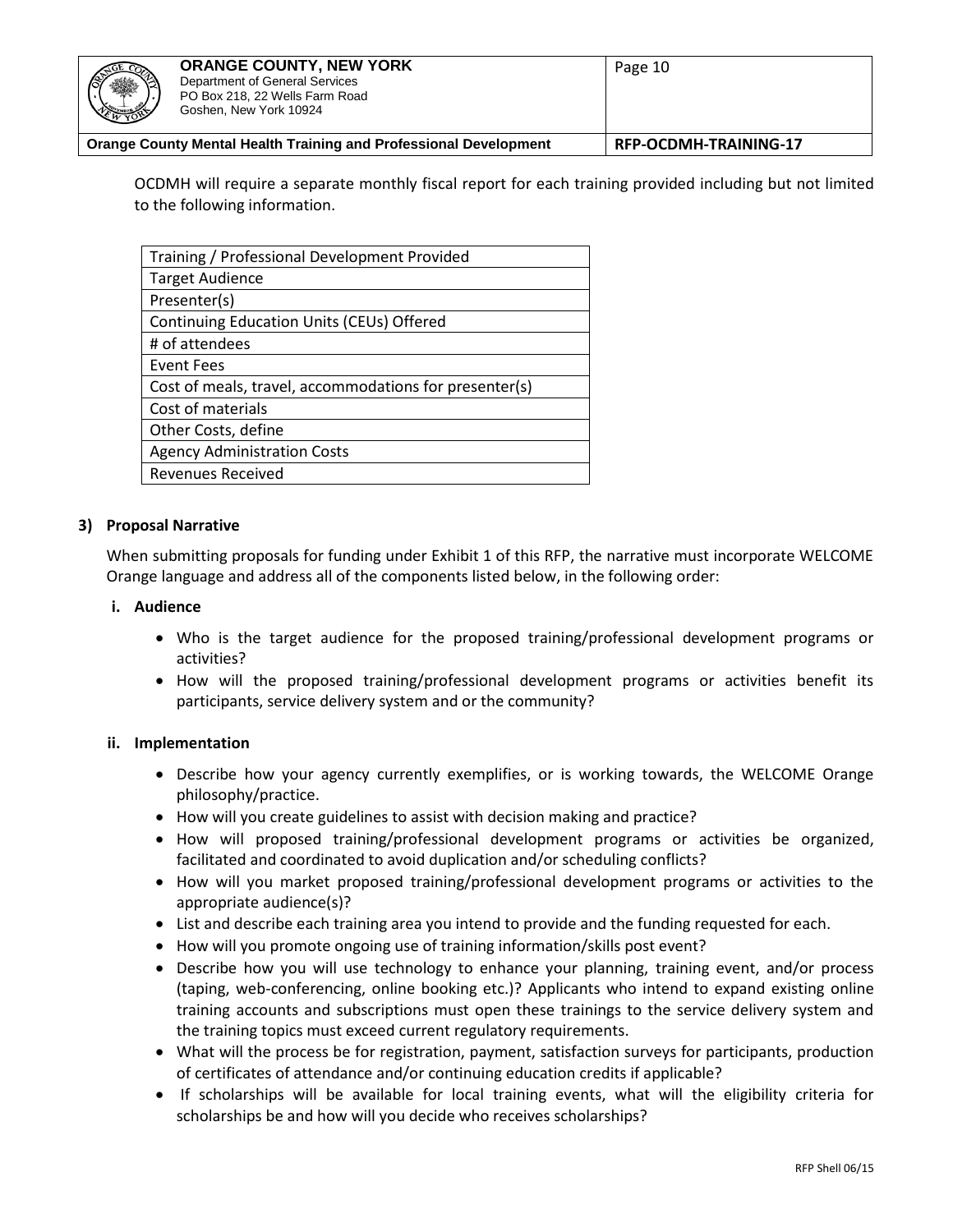- If you intend to provide food at proposed training/professional development program or activity will individuals be charged and how will this be managed?
- If applying for greater than 50% of the total funding offered through this RFP, part of your agency administration fee must be used to develop an advisory committee in partnership with the LGU to guide decisions. The advisory committee representation must include service recipients (children, adults and families) from the mental health, chemical dependency and developmental disabilities systems, peer specialists and the local government unit. Describe how this committee will be formed, organized and maintained. How will training recommendations be submitted to OCDMH for approval?

## **4) Agency Performance**

- a) Describe the agency's experience and approach in providing training/professional development programs or activities.
- b) What is your agency's experience in the topic areas for which you intend to provide the training directly? How will you identify, collaborate with other agencies and/or recruit trainers with appropriate experience to provide trainings that you will not provide directly?
- c) In an effort to ensure the success, Orange County will assess and monitor all components of the involved services at minimum on a monthly basis. Describe how your agency currently collects and utilizes data to enhance your training/professional development programs or activities. Describe how required data elements will be collected, reported and monitored by your agency.
- d) If subcontracting, OCDMH reserves the right to require additional reporting to monitor the effectiveness of these supports/enhancements.

# **5) Financial Assessment**

- a) Highlight other sources of funding, if any. Describe how your agency manages its operating budget.
- b) Attach an operational budget. Include start-up costs in Year 1 of the budget and assume a full year of operating funds (see Appendix B). The start-up should include the amount needed for the establishment of or continuation of the program, including cost of staffing and other expenses. Show sources of income including other sources of funding. Applicants should list staff by position, full-time equivalence (FTE), and salary if applicable.
- c) Applicants must complete a Budget Narrative which should include the following:
	- detailed expense components that make up the total operating expenses;
	- the calculation or logic that supports the budgeted value of each category;
	- If applicable, description of how salaries are adequate to attract and retain qualified employees; and

Use the Operating Budget (Appendix B) and the Budget Narrative (Appendix B1) to submit with your proposal. The Operating Budget (Appendix B) is a separate document on the RFP section of the OCDMH website and can be downloaded in PDF format. Do not substitute your own budget format. Failure to complete the Operating Budget using the correct form may be cause to reject your proposal for non-responsiveness.

#### **ALTERNATE PROPOSALS**

Orange County reserves the right to consider alternatives submitted by applicants that provide enhancements beyond the RFP requirements. Proposal alternatives may be considered if deemed to be in the best interest of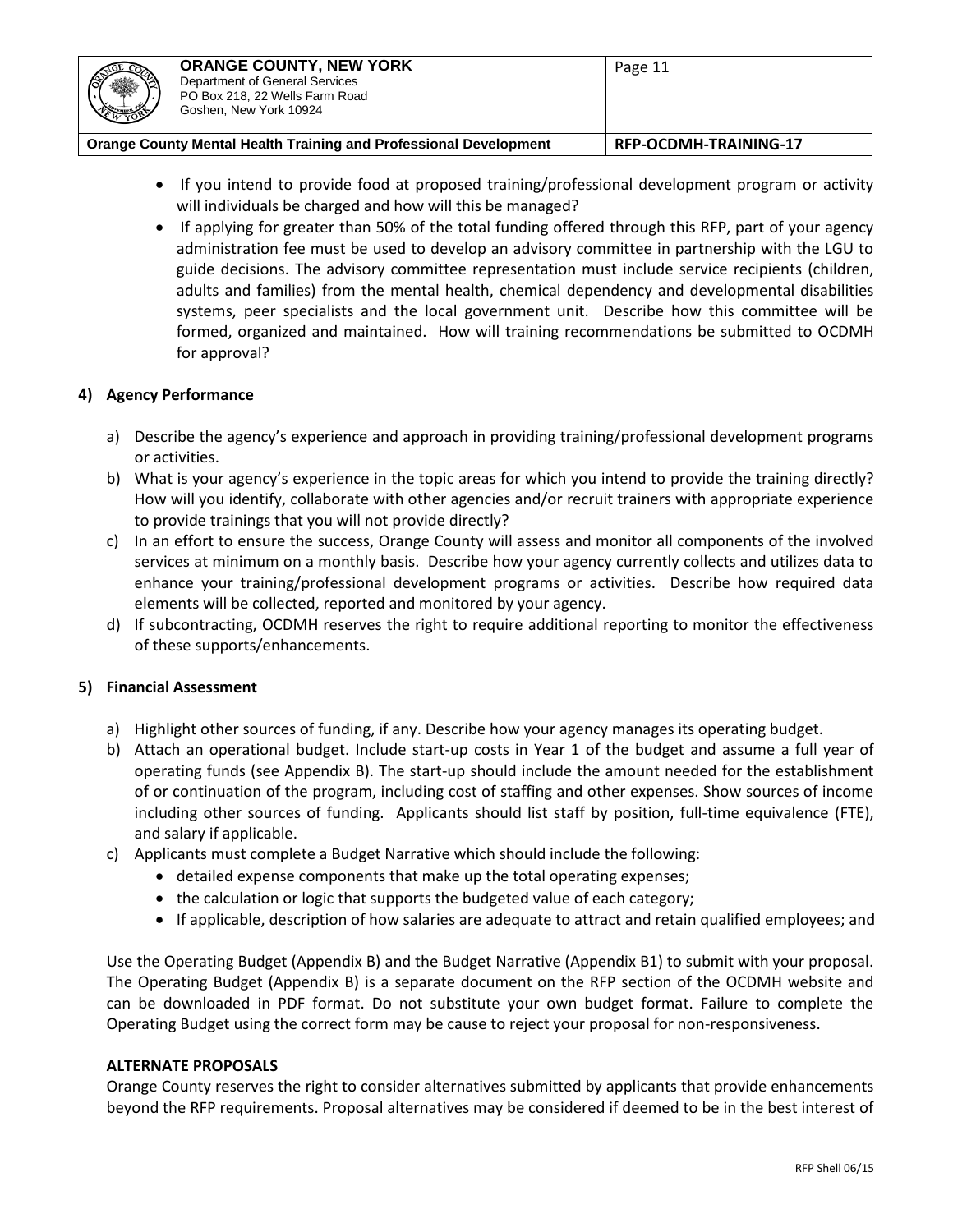| <b>ANGE CO</b><br>※<br><b>CITY OF THE REAL PROPERTY</b>                  | <b>ORANGE COUNTY, NEW YORK</b><br>Department of General Services<br>PO Box 218, 22 Wells Farm Road<br>Goshen, New York 10924 | Page 12                      |
|--------------------------------------------------------------------------|------------------------------------------------------------------------------------------------------------------------------|------------------------------|
| <b>Orange County Mental Health Training and Professional Development</b> |                                                                                                                              | <b>RFP-OCDMH-TRAINING-17</b> |

Orange County. Applicants shall clearly identify and explain in detail where such alternatives deviate from or qualify the terms of the proposal and specifications as issued.

#### **COMPLIANCE WITH LAWS, LICENSES AND PERMITS**

The applicant(s) agree that they will fully comply with all applicable Federal, State and County policies, procedures, standards and laws, rules and regulations.

#### **PERSONNEL IDENTIFICATION**

All personnel must carry on their person photo identification (e.g. employee identification badge, valid driver's license, etc.).

#### **TERM**

The County anticipates that the term of this contract will be for one (1) year. The County reserves the right to extend the contract for up to four (4) additional one (1) year period(s), at the sole option of the County and under the terms and conditions of the original RFP, unless alternate terms are specified in this RFP and/or the contract for renewals/extensions.

Upon expiration of the original term or any renewal thereof, if authorized by the County as above, this contract may be extended unilaterally by the County for an additional period of up to two months upon notice to the Vendor/Consultant with the same terms and conditions as the original contract including, but not limited to, quantities (prorated for such extension), prices, and delivery requirements. With the concurrence of the Vendor/Consultant, the extension may be for a period of up to three months in lieu of the up to two month period.

#### **PRICING**

1. The proposed scope and specifications are not a guarantee, were developed based on past or anticipated needs, and are as accurate as the County can ascertain at the time of issuance of this RFP. When an anticipated volume or other quantities of goods or services are listed, the County has listed these either based upon a history of usage over a previous period or anticipated need. The County in no way guarantees that the actual volume or quantities listed will be necessary or ordered. When volume or quantities are listed, the Offeror should understand that the actual volume or quantities may be more or less, depending on the actual needs of the County. The Offeror shall hold the County harmless against any damages because of estimated volume or quantities. In the event quantities exceed the estimate, the County shall receive the price as listed in the contract or, if a better price is available at that time, that price shall be passed on to the County.

2. The prices submitted shall be exclusive of federal and state sales taxes (or other taxes inapplicable to government entities) and must not include any tax for which the Offeror may claim exemption because of doing business with the County. Unless otherwise indicated in this RFP, prices shall be net, including any applicable transportation and delivery charges fully prepaid by the successful Vendor/Consultant to the destination(s) indicated in the contract. Prices are to be listed as FOB Delivered: ORANGE COUNTY, NY. No freight and/or handling and/or fuel surcharges will be accepted, unless otherwise agreed to in the contract.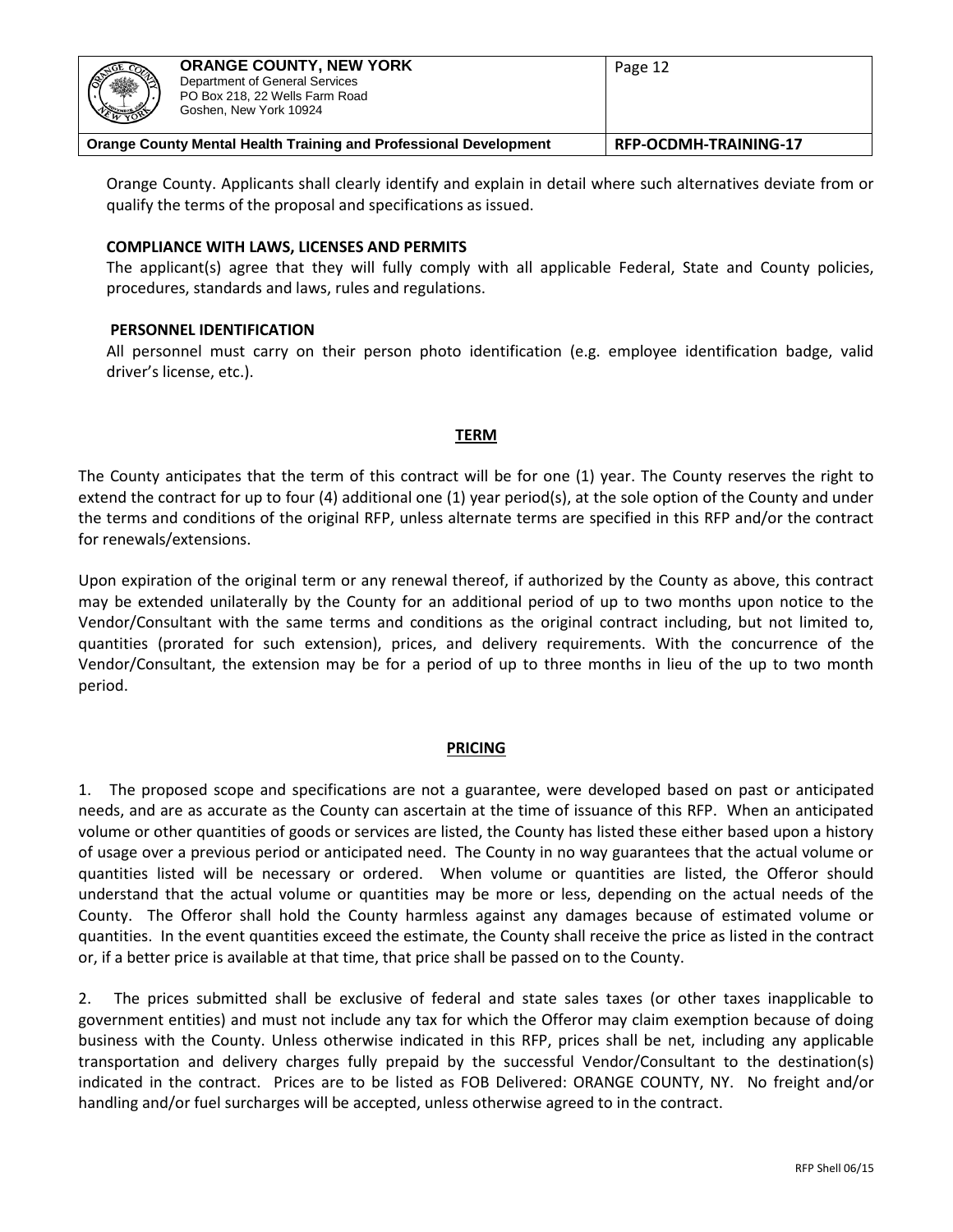| ※<br>***                                                                 | <b>ORANGE COUNTY, NEW YORK</b><br>Department of General Services<br>PO Box 218, 22 Wells Farm Road<br>Goshen, New York 10924 | Page 13               |
|--------------------------------------------------------------------------|------------------------------------------------------------------------------------------------------------------------------|-----------------------|
| <b>Orange County Mental Health Training and Professional Development</b> |                                                                                                                              | RFP-OCDMH-TRAINING-17 |

3. Total available funding for Training and Professional Development is \$95,205.00 in both New York State Office of Mental Health (OMH) and County Dollars.

#### **PAYMENT**

Payment shall be made in accordance with the payment/compensation provisions of the contract template provided with this RFP.

## **SUBMISSION OF PROPOSALS**

Unless otherwise noted below, one (1) signed original (as applicable to the document type) and the number of copies specified in Item #5 of the Instructions to Offerors, of each of the following items should be submitted in your Proposal package. **It is NOT necessary to include a copy of the entire RFP in your Proposal package only the items required below. Proposals must include:**

- 1) Completed and signed Proposal Form
- 2) Proposal Narrative: The Proposal Narrative should be concise. The Operating Budget and Budget Narrative (Appendix B and B1) are separate documents that appear in the RFP section of the OCDMH website and can be downloaded in fillable PDF format. Offeror's must not substitute their own budget format. Failure to use the provided Operating Budget and Budget Narrative formats may result in disqualification for nonresponsiveness.
- 3) Completed Agency Transmittal Form (Appendix A)
- 4) Budget Form (Appendix B)
- 5) Budget Narrative (Appendix B1)
- 6) Pricing: on the Proposal Form
- 7) Non-Collusion Certification
- 8) Iran Divestment Act Certification
- 9) Disclosure of Non-Responsibility Determination (copy of instruction page not required)
- 10) Certificate of Authority/Incorporation/Partnership/dba, etc., as applicable to your business entity
- 11) Sample(s), if requested in the Specifications
- 12) Supplier Forms (if not already a current Orange County awarded vendor)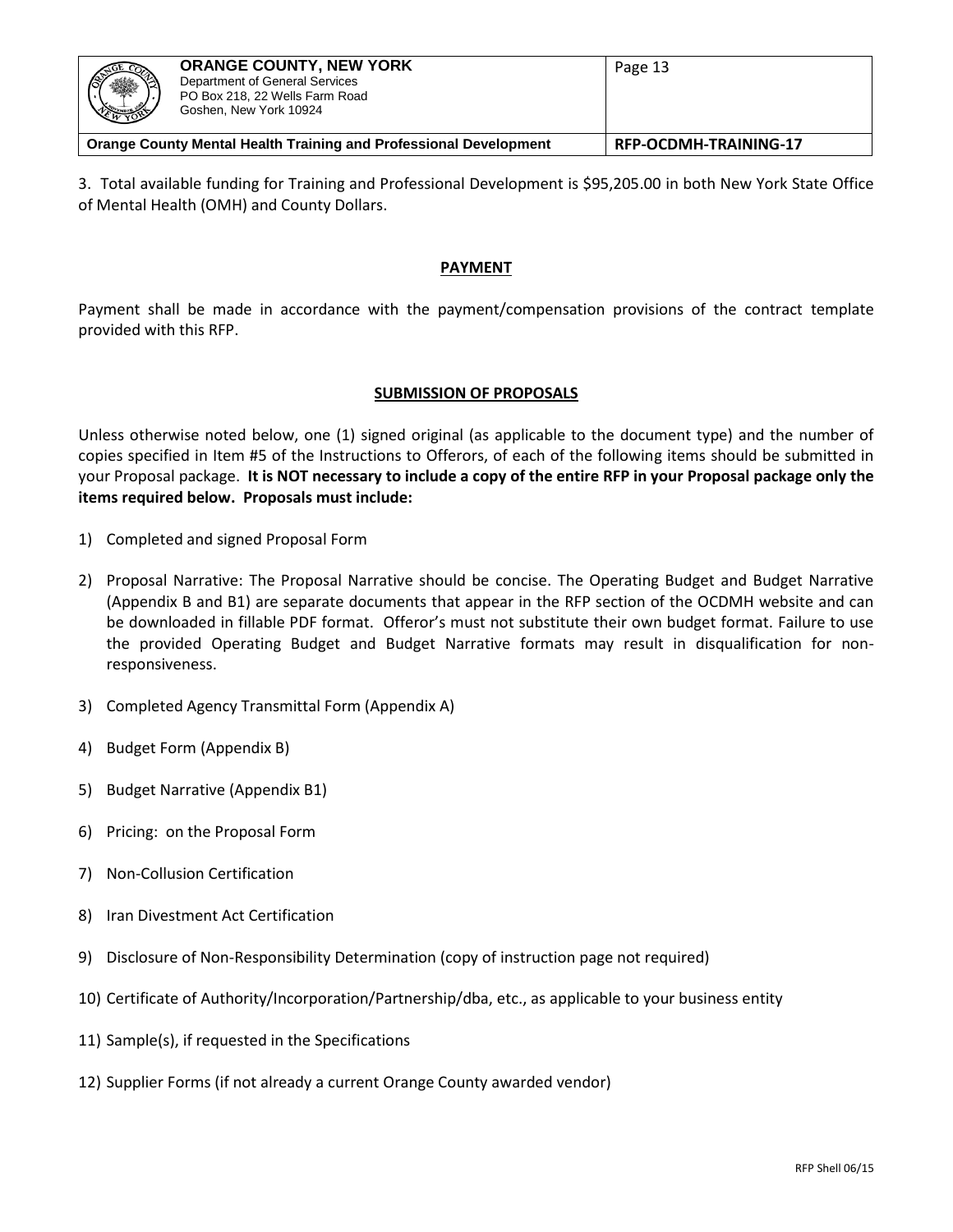| <b>SERIES</b>                                                     | <b>ORANGE COUNTY, NEW YORK</b><br>Department of General Services<br>PO Box 218, 22 Wells Farm Road<br>Goshen, New York 10924 | Page 14               |
|-------------------------------------------------------------------|------------------------------------------------------------------------------------------------------------------------------|-----------------------|
| Orange County Mental Health Training and Professional Development |                                                                                                                              | RFP-OCDMH-TRAINING-17 |

- 13) Pay-to-Play Forms (Due to an exemption in the Pay-to-Play Law, Government Entities and School Districts do not need to complete Pay-to-Play forms.)
- 14) Information or other materials to be included, only as requested in the Specifications
- 15) Any supplemental agreements (e.g. a licensing agreement) requested by an Offeror must be included in the Proposal and are subject to the discretionary approval of the County Attorney and the County Executive. For any software required in the Specifications, include any proposed license or maintenance agreements with your Proposal. Offeror awarded a contract agree to execute the contract in the same form as the template enclosed in this RFP and in the timeframe, if any, indicated in this RFP. Failure to reach agreement on contract terms and conditions may result in rejection of a Proposal, rescission of an award and/or retention of Bid Security by the County.

# **ALL SUBMISSIONS MUST BE CLEARLY MARKED ON THE OUTSIDE PACKAGING WITH THE RFP TITLE AND NUMBER.**

INSURANCE: While not required in the Proposal package, Offerors are reminded that Certificates of Insurance evidencing Vendor's/Consultant's compliance with the Insurance requirements of this RFP must be provided prior to execution of the contract by the County. The number of days for submission may vary but it may be less than one business week, please be prepared. **FAILURE TO SUBMIT INSURANCE DOCUMENTS MAY RESULT IN DISQUALIFICATION OF THE VENDOR/CONSULTANT AS NON-RESPONSIVE AND/OR THE COUNTY'S RETENTION OF BID SECURITY.**

#### **ADDITIONAL INFORMATION, INTERVIEWS & SITE VISITS**

The County may require any or all Offerors to present additional evidence of experience, ability and financial standing as well as a statement as to the materials, equipment or personnel which the Offeror will have available for the performance of this contract. The County reserves the right to interview, any or all Offerors and/or visit any or all Offeror's sites during the evaluation of Proposals. If applicable, the County shall contact Offerors to arrange an interview (which County may require to be held at the Department of Mental Health and/or a site visit of Offeror's facilities at any time during the evaluation process. Offerors are reminded to include their best technical and price terms in their initial offer and not to automatically assume that they will have an opportunity to participate in interviews, site visits or be asked to submit a best and final offer. The County may award the contract without interviews and/or site visits for any or all Offerors, if deemed to be within the best interests of the County.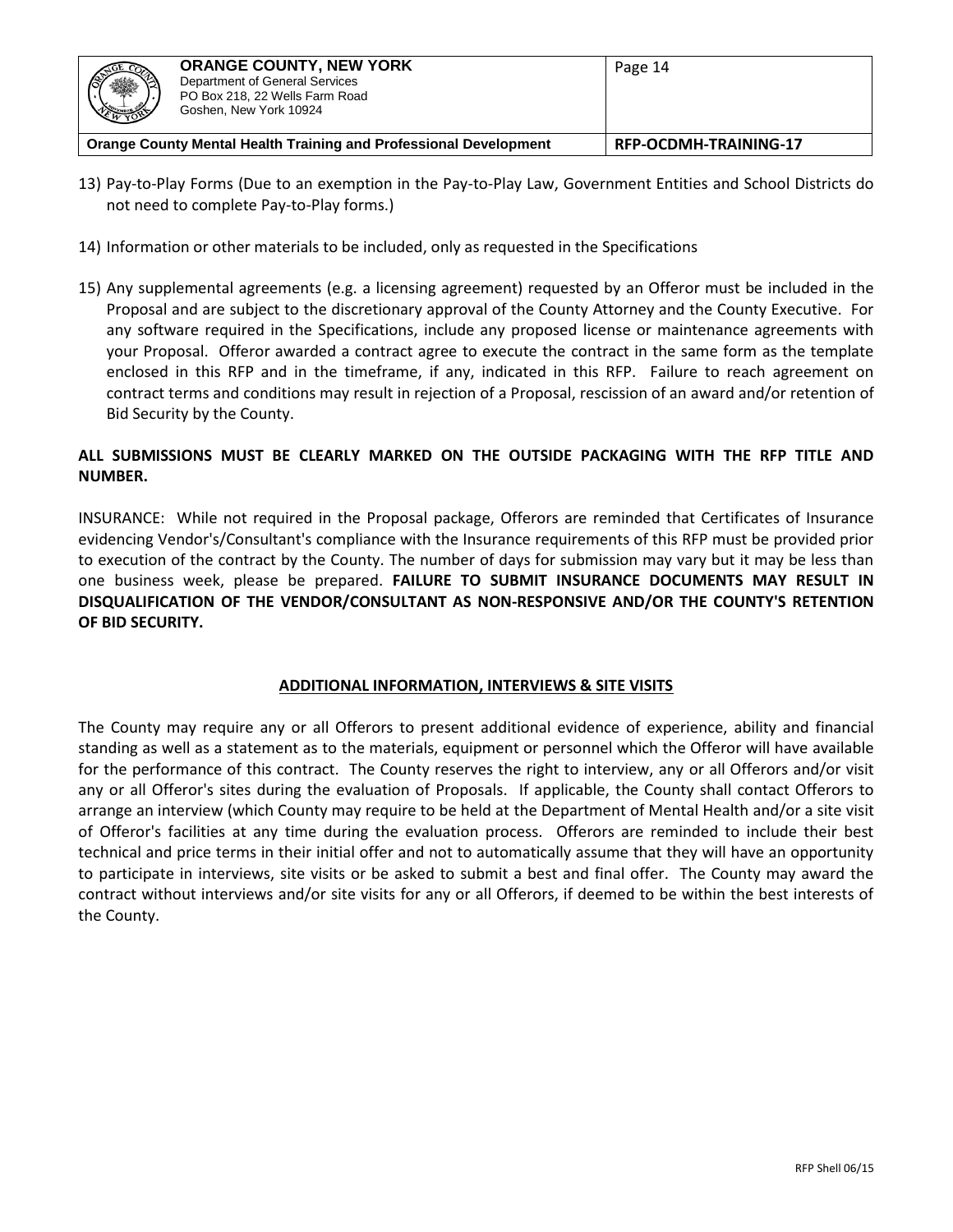| ※<br>$\frac{1}{N}$                                                       | <b>ORANGE COUNTY, NEW YORK</b><br>Department of General Services<br>PO Box 218, 22 Wells Farm Road<br>Goshen, New York 10924 | Page 15                      |
|--------------------------------------------------------------------------|------------------------------------------------------------------------------------------------------------------------------|------------------------------|
| <b>Orange County Mental Health Training and Professional Development</b> |                                                                                                                              | <b>RFP-OCDMH-TRAINING-17</b> |

## **BASIS OF AWARD**

1. Offerors are advised that the selection of a proposal for contract award is to be made after careful evaluation of the proposals received by the Evaluation Committee. The Evaluation Committee will consist of representatives from Orange County Dept. of Mental Health and / or Orange County Dept. of Mental Health Community Services Board and / or representatives from other County departments as deemed appropriate. Award(s) may be made to the highest scoring Offeror(s) resulting from the evaluation procedure described below. Award may be in whole, or in part.

2. Proposals will be scored and weighted by an evaluator or evaluation team in accordance with evaluation criteria listed below. A score of 1 means the proposal does not meet requirements/expectations, 3 means the proposal meets requirements/expectations, and 5 means the proposal exceeds requirements/expectations. Total points may not equal 100 based on the number of criteria listed (i.e. total points available may be 25, if only five criteria are listed).

| Summary                                                                    | $1 - 5$  |
|----------------------------------------------------------------------------|----------|
| Project Narrative: WELCOME Orange philosophy, vision, mission, values, and | $1 - 5$  |
| principles                                                                 |          |
| Project Narrative: Population to be Served/Statement of Need               | $1 - 5$  |
| Project Narrative: Proposed Program/Approach                               | $1 - 5$  |
| Project Narrative: Organization and Staffing                               | $1 - 5$  |
| <b>Project Narrative: Implementation</b>                                   | $1 - 5$  |
| Internal Reviews / Interviews:                                             | $1 - 5$  |
| <b>Financial Assessment</b>                                                | $1 - 5$  |
| <b>Total</b>                                                               | $8 - 40$ |

If the evaluator or evaluation team determines, at his/her/its sole discretion, that interviews are in the best interest of the County, responsive proposals will be reviewed and scored as described above in a preliminary round to aid in determining whether all Offerors, or just those with top scoring proposals, will be interviewed. If interviews are held, the same review and scoring process described above will be repeated for those Offerors interviewed, and any award(s) made will be based on that secondary scoring round.

3. The submission of a Proposal implies the Offeror's acceptance of the evaluation criteria and acknowledgment that subjective judgments must be made by the evaluation committee. Award of any contract(s) shall be made to the responsible Offeror(s), whose Proposal(s) is(are) determined to be in the best interest of the County.

4. The County reserves the right to: accept other than the lowest priced offer, waive any informality, or reject any or all Proposals, with or without advertising for new Proposals, if in the best interest of the County.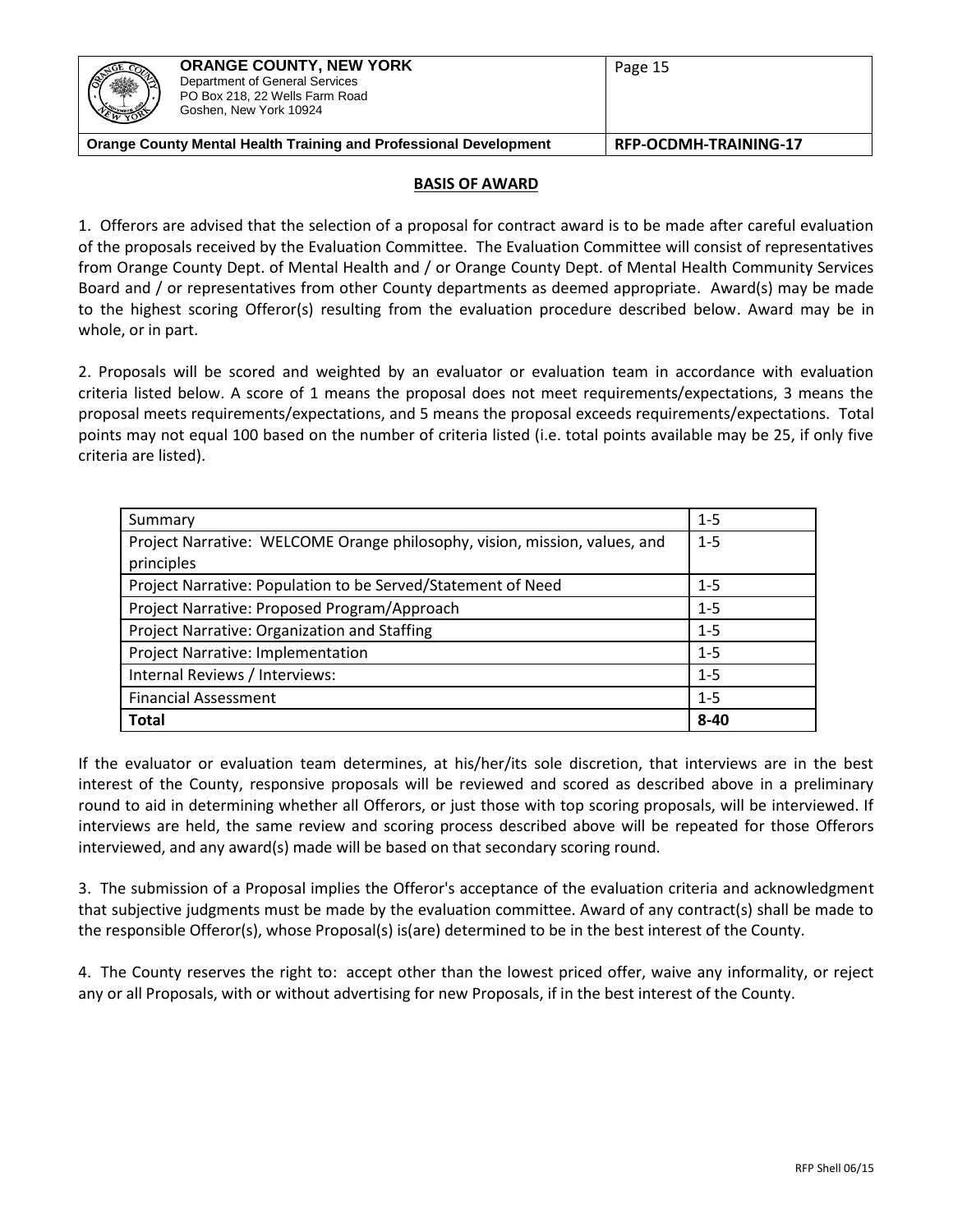| <b>ORANGE COUNTY, NEW YORK</b><br><b>NOE CO</b><br>※<br>Department of General Services<br>PO Box 218, 22 Wells Farm Road<br><b>READER</b><br>Goshen, New York 10924 |  | Page 16                      |
|---------------------------------------------------------------------------------------------------------------------------------------------------------------------|--|------------------------------|
| <b>Orange County Mental Health Training and Professional Development</b>                                                                                            |  | <b>RFP-OCDMH-TRAINING-17</b> |

# **ANTICIPATED RFP TIMELINE**

All dates except for the Proposals Due date are approximate and subject to change, unless otherwise noted. Any change in the Proposals Due date will be made by an Addendum to the RFP issued by the County.

Publication of RFP 7/26/17 Questions Due 8/8/17 Proposals Due 8/25/17

Addendum(s) issued on or about 8/14/17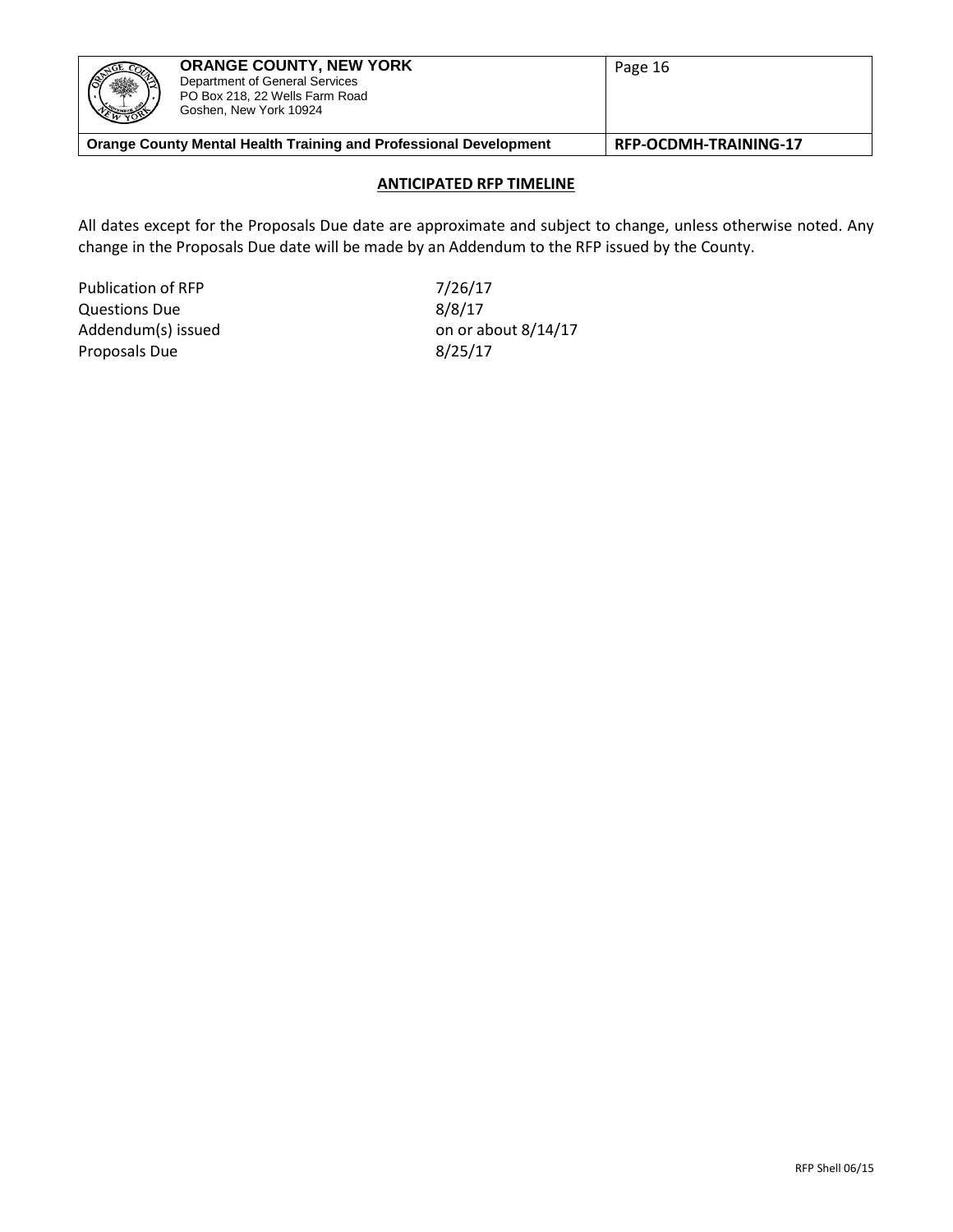| <b>ORANGE COUNTY, NEW YORK</b><br>Department of General Services<br>PO Box 218, 22 Wells Farm Road<br>Goshen, New York 10924 |  | Page 17                      |  |
|------------------------------------------------------------------------------------------------------------------------------|--|------------------------------|--|
| <b>Orange County Mental Health Training and Professional Development</b>                                                     |  | <b>RFP-OCDMH-TRAINING-17</b> |  |
| <b>PROPOSAL FORM</b>                                                                                                         |  |                              |  |

BUSINESS NAME: \_\_\_\_\_\_\_\_\_\_\_\_\_\_\_\_\_\_\_\_\_\_\_\_\_\_\_\_\_\_\_\_\_\_\_\_\_\_\_\_\_\_\_\_\_\_\_\_\_\_\_\_\_\_\_\_\_\_\_\_\_\_\_\_\_\_\_\_\_\_\_\_\_\_\_\_\_\_\_\_\_\_

BUSINESS ADDRESS: with a state of the state of the state of the state of the state of the state of the state of the state of the state of the state of the state of the state of the state of the state of the state of the st

NAME, TITLE, TELEPHONE, FAX AND EMAIL OF CONTACT PERSON: \_\_\_\_\_\_\_\_\_\_\_\_\_\_\_\_\_\_\_\_\_\_\_\_\_\_\_\_\_\_\_\_\_\_\_\_\_\_\_\_\_\_\_

| Does this business have a minority, women's, disadvantaged, or small business certification? | Yes | No. |
|----------------------------------------------------------------------------------------------|-----|-----|
| If yes, please list the designation(s) and the certifying entity(ties)                       |     |     |
|                                                                                              |     |     |

\_\_\_\_\_\_\_\_\_\_\_\_\_\_\_\_\_\_\_\_\_\_\_\_\_\_\_\_\_\_\_\_\_\_\_\_\_\_\_\_\_\_\_\_\_\_\_\_\_\_\_\_\_\_\_\_\_\_\_\_\_\_\_\_\_\_\_\_\_\_\_\_\_\_\_\_\_\_\_\_\_\_\_\_\_\_\_\_\_\_\_\_\_\_\_\_\_

\_\_\_\_\_\_\_\_\_\_\_\_\_\_\_\_\_\_\_\_\_\_\_\_\_\_\_\_\_\_\_\_\_\_\_\_\_\_\_\_\_\_\_\_\_\_\_\_\_\_\_\_\_\_\_\_\_\_\_\_\_\_\_\_\_\_\_\_\_\_\_\_\_\_\_\_\_\_\_\_\_\_\_\_\_\_\_\_\_\_\_\_\_\_\_\_\_

The undersigned proposes to furnish and deliver the services described in **RFP-OCDMH-TRAINING-17 Orange County Mental Health Training and Professional Development** and its responding Proposal to the County of Orange, at the prices stated in the Proposal submitted. The individual submitting this Proposal on behalf of the business entity noted above, certifies by his or her signature below that:

- he or she understands and has complied with the requirements of State Finance Law Sections 139-j and 139-k and will continue to do so throughout the Restricted Period;
- he or she has read and understood the full Request for Proposal cited above; and
- he or she is duly authorized to submit this Proposal on behalf of the business entity noted above.

| Name  | Federal Tax ID Number                                                                                      |
|-------|------------------------------------------------------------------------------------------------------------|
| Title | DUNS Number, if applicable                                                                                 |
|       | ADDENDA CONFIRMATION (Offerors should only complete this section if any addenda were issued for this RFP.) |
|       |                                                                                                            |
|       |                                                                                                            |
|       |                                                                                                            |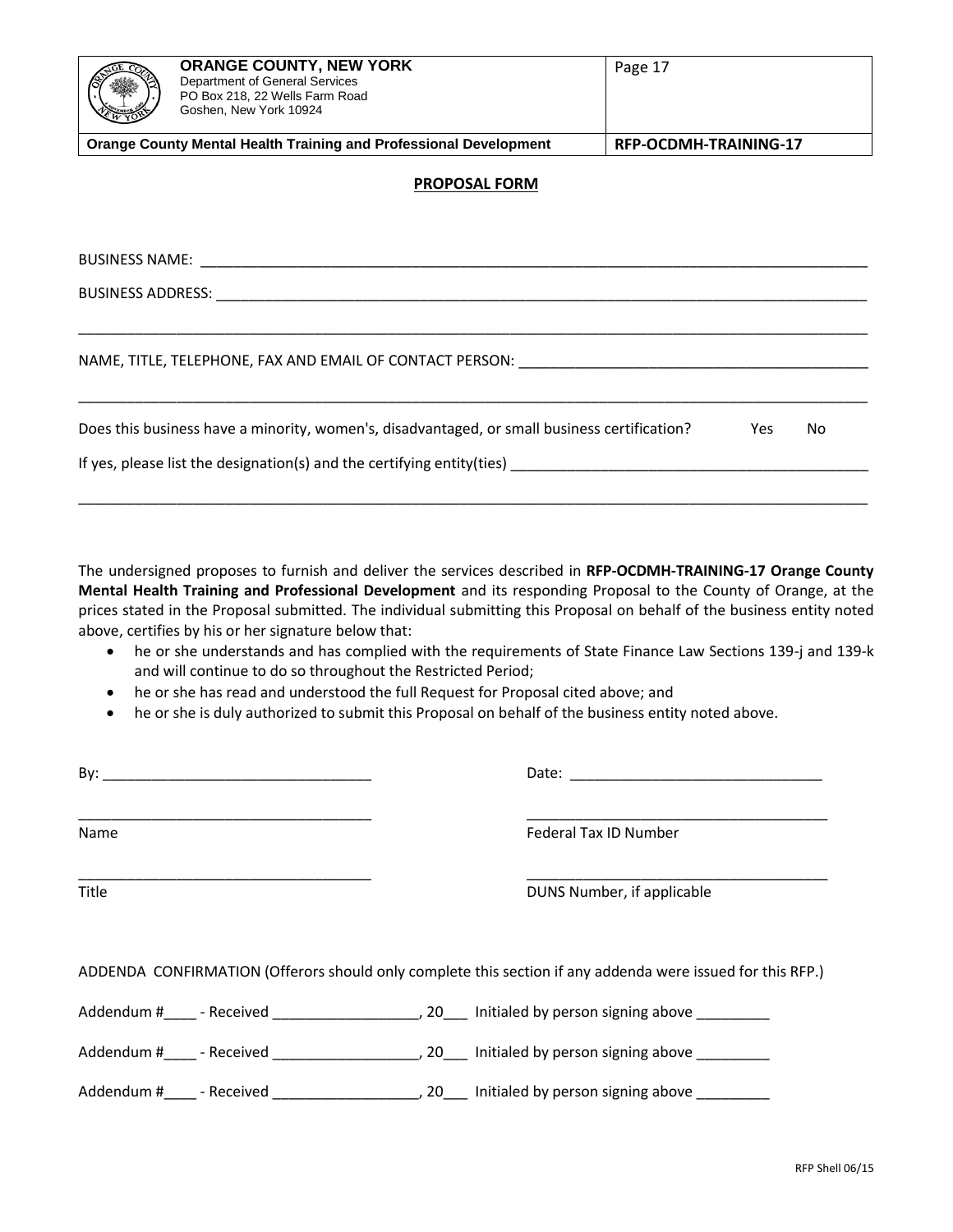| ※<br><b>EMBERGE</b>                                                      | <b>ORANGE COUNTY, NEW YORK</b><br>Department of General Services<br>PO Box 218, 22 Wells Farm Road<br>Goshen, New York 10924 | Page 18                      |
|--------------------------------------------------------------------------|------------------------------------------------------------------------------------------------------------------------------|------------------------------|
| <b>Orange County Mental Health Training and Professional Development</b> |                                                                                                                              | <b>RFP-OCDMH-TRAINING-17</b> |

#### **QUESTIONS**

ALL QUESTIONS REGARDING THIS RFB MUST BE ON THIS FORM and either faxed to the Department of General Services at (845) 360-7206, mailed to James Burpoe, Commissioner, Department of General Services, PO Box 218, 22 Wells Farm Road, Goshen, New York 10924, or scanned to PDF and emailed to generalservices@orangecountygov.com, by the time and date specified in the Instructions to Bidders. Questions will be answered in Addendum/Addenda to be shared with all interested Bidders. Questions will not be responded to individually.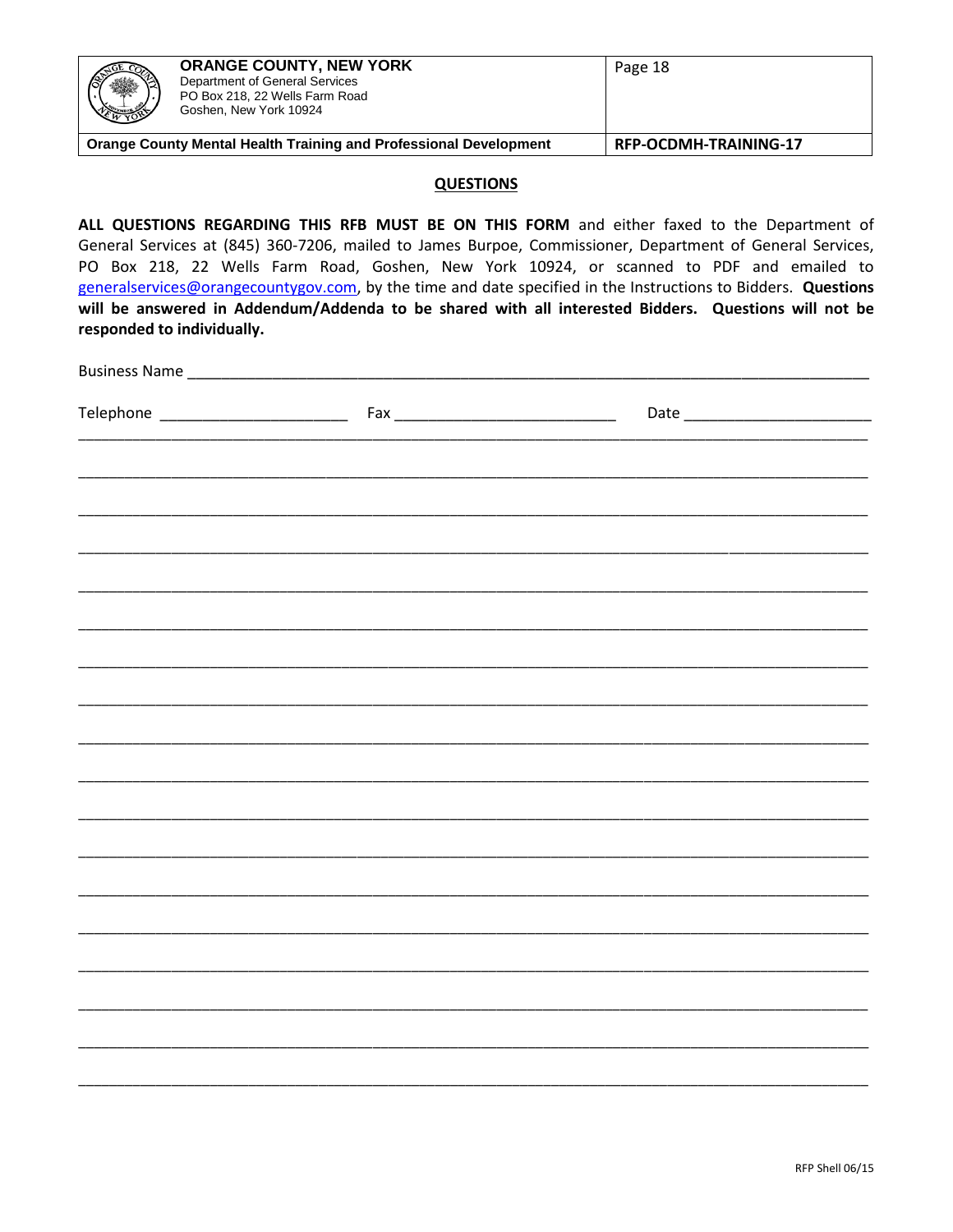| (N<br>※<br>A REAL                                                        | <b>ORANGE COUNTY, NEW YORK</b><br>Department of General Services<br>PO Box 218, 22 Wells Farm Road<br>Goshen, New York 10924 | Page 19                      |
|--------------------------------------------------------------------------|------------------------------------------------------------------------------------------------------------------------------|------------------------------|
| <b>Orange County Mental Health Training and Professional Development</b> |                                                                                                                              | <b>RFP-OCDMH-TRAINING-17</b> |

#### **NON-COLLUSION CERTIFICATION**

- (a) "By submission of this Bid, each Bidder and each person signing on behalf of any Bidder certifies, and in the case of a joint Bid each party thereto certifies as to its own organization, under penalty of perjury, that to the best of knowledge and belief:
	- (1) The prices in this Bid have been arrived at independently without collusion, consultation, communication, or agreement, for the purpose of restricting competition, as to any matter relating to such prices with any other Bidder or with any competitor.
	- (2) Unless otherwise required by law, the prices which have been quoted in this Bid have not been knowingly disclosed by the Bidder and will not knowingly be disclosed by the Bidder prior to opening, directly or indirectly, to any other Bidder or to any competitor; and
	- (3) No attempt has been made or will be made by the Bidder to induce any other person, partnership or corporation to submit or not to submit a Bid for the purpose of restricting competition."
- (b) A Bid shall not be considered for award nor shall any award be made where the provisions of (a)(1)(2) and (3) above have not been complied with; provided however, that if in any case the Bidder cannot make the foregoing certification, the Bidder shall so state and shall furnish with the Bid a signed statement which sets forth in detail the reasons therefore. Where (a)(1)(2) and (3) above have not been complied with, the Bid shall not be considered for award nor shall any award be made unless the head of the purchasing unit of the political subdivision, public department, agency or official thereof to which the Bid is made, or his designee, determines that such disclosure was not made for the purpose of restricting competition.

The fact that an Bidder (a) has published price lists, rates, or tariffs covering items being procured, (b) has informed prospective customers of proposed or pending publication of new or revised price lists for such items, or (c) has sold the same items to other customers at the same prices being proposed, does not constitute, without more, a disclosure within the meaning of subparagraph (a)(1) of this certification.

Any Bid hereafter made to any political subdivision of the state or any public department, agency or official thereof by an Bidder for work or services performed or to be performed or goods sold or to be sold, where competitive bidding is required by statute, rule, regulation, or local law, and where such Bid contains the certification referred to in subparagraph (a)(1) of this certification, shall be deemed to have been authorized by the board of directors of the Bidder, and such authorization shall be deemed to include the signing and submission of the Bid and the this Non-Collusion Certification as the act and deed of the corporation or other business entity submitting the Bid.

 $\overline{\phantom{a}}$  , and the contribution of the contribution of the contribution of the contribution of the contribution of the contribution of the contribution of the contribution of the contribution of the contribution of the

DATE SIGNATURE AND SIGNATURE SIGNATURE AND SIGNATURE AND SIGNATURE AND SIGNATURE AND SIGNATURE AND SIGNATURE AND SIGNATURE AND SIGNATURE AND SIGNATURE AND SIGNATURE AND SIGNATURE AND SIGNATURE AND SIGNATURE AND SIGNATURE A

\_\_\_\_\_\_\_\_\_\_\_\_\_\_\_\_\_\_\_\_\_\_\_\_\_\_\_\_\_\_\_\_\_\_\_\_

\_\_\_\_\_\_\_\_\_\_\_\_\_\_\_\_\_\_\_\_\_\_\_\_\_\_\_\_\_\_\_\_\_\_\_\_

\_\_\_\_\_\_\_\_\_\_\_\_\_\_\_\_\_\_\_\_\_\_\_\_\_\_\_\_\_\_\_\_\_\_\_\_

NAME

TITLE

BUSINESS NAME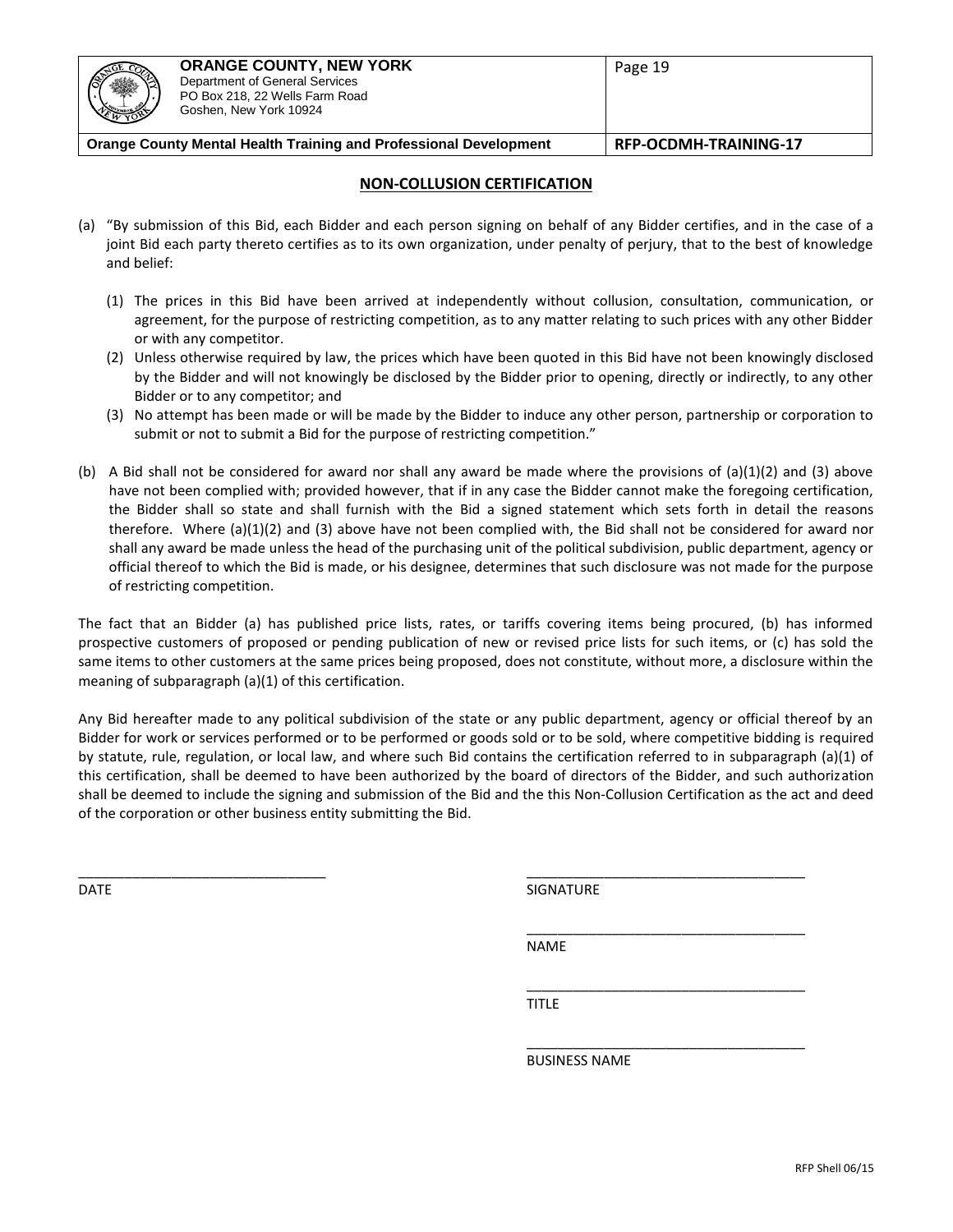| ßĬ | <b>ORANGE COUNTY, NEW YORK</b><br>Department of General Services<br>PO Box 218, 22 Wells Farm Road<br>Goshen, New York 10924 | Page 20 |
|----|------------------------------------------------------------------------------------------------------------------------------|---------|
|    | .                                                                                                                            |         |

# **Orange County Mental Health Training and Professional Development RFP-OCDMH-TRAINING-17**

#### **IRAN DIVESTMENT ACT CERTIFICATION**

The Iran Divestment Act of 2012 ("Act"), Chapter 1 of the 2012 Laws of New York, added State Finance Law (SFL), §165 a and General Municipal Law §103-g, effective April 12, 2012. Under the Act, the Commissioner of the New York State Office of General Services ("OGS") developed a list ("Prohibited Entities List") of "persons" who are engaged in "investment activities in Iran" (both are defined terms in the law). In accordance with SFL § 165-a(3), the Prohibited Entities List may be found on the OGS website a[t http://www.ogs.ny.gov/about/regs/docs/ListofEntities.pdf](http://www.ogs.ny.gov/about/regs/docs/ListofEntities.pdf) .

Pursuant to General Municipal Law §103-g, by signing below, Bidder certifies as true under the penalties of perjury that: By submission of this proposal each Bidder and each person signing on behalf of any Bidder certifies, and in the case of a joint proposal each party thereto certifies as to its own organization, under penalty of perjury, that to the best of its knowledge and belief that each Bidder is not on the list created pursuant to paragraph (b) of subdivision 3 of section 165-a of the State Finance Law.

A proposal shall not be considered for award nor shall any award be made where the certification has not been made, provided, however, that if in any case the Bidder cannot make the certification, the Bidder shall so state and shall furnish with the proposal a signed statement which sets forth in detail the reasons therefor. The County may award a contract to a Bidder who cannot make the required certification on a case-by-case basis if:

1. The investment activities in Iran were made before April 12, 2012, the investment activities in Iran have not been expanded or renewed after April 12, 2012, and the person has adopted, publicized, and is implementing a formal plan to cease the investment activities in Iran and to refrain from engaging in any new investments in Iran; or

2. The County makes a determination that the goods and services are necessary for the County to perform its functions and that, absent such an exemption, the political subdivision would be unable to obtain the goods or services for which the contract is offered. Such determination shall be made in writing and shall be a public document.

During the term of the Contract, should the County receive information that a person is in violation of the abovereferenced certifications, the County will offer the person an opportunity to respond. If the person fails to demonstrate that it has ceased its engagement in the investment which is in violation of the Act within 90 days after the determination of such violation, then the County shall take such action as may be appropriate including, but not limited to, imposing sanctions, seeking compliance, recovering damages, or declaring the contractor in default.

The County reserves the right to reject any Bid, Proposal, contract or request for assignment for an entity that appears on the Prohibited Entities List prior to the award or execution of a contract or any renewal thereof, as applicable, and to pursue a responsibility review with respect to any entity that is awarded a contract and appears on the Prohibited Entities List after contract award.

\_\_\_\_\_\_\_\_\_\_\_\_\_\_\_\_\_\_\_\_\_\_\_\_\_\_\_\_\_\_\_\_ \_\_\_\_\_\_\_\_\_\_\_\_\_\_\_\_\_\_\_\_\_\_\_\_\_\_\_\_\_\_\_\_\_\_\_\_

\_\_\_\_\_\_\_\_\_\_\_\_\_\_\_\_\_\_\_\_\_\_\_\_\_\_\_\_\_\_\_\_ \_\_\_\_\_\_\_\_\_\_\_\_\_\_\_\_\_\_\_\_\_\_\_\_\_\_\_\_\_\_\_\_\_\_\_\_

DATE SIGNATURE AND SALES AND SALES AND SALES AND SALES AND SIGNATURE

\_\_\_\_\_\_\_\_\_\_\_\_\_\_\_\_\_\_\_\_\_\_\_\_\_\_\_\_\_\_\_\_\_\_\_

BUSINESS NAME NAME NAME NAME

TITLE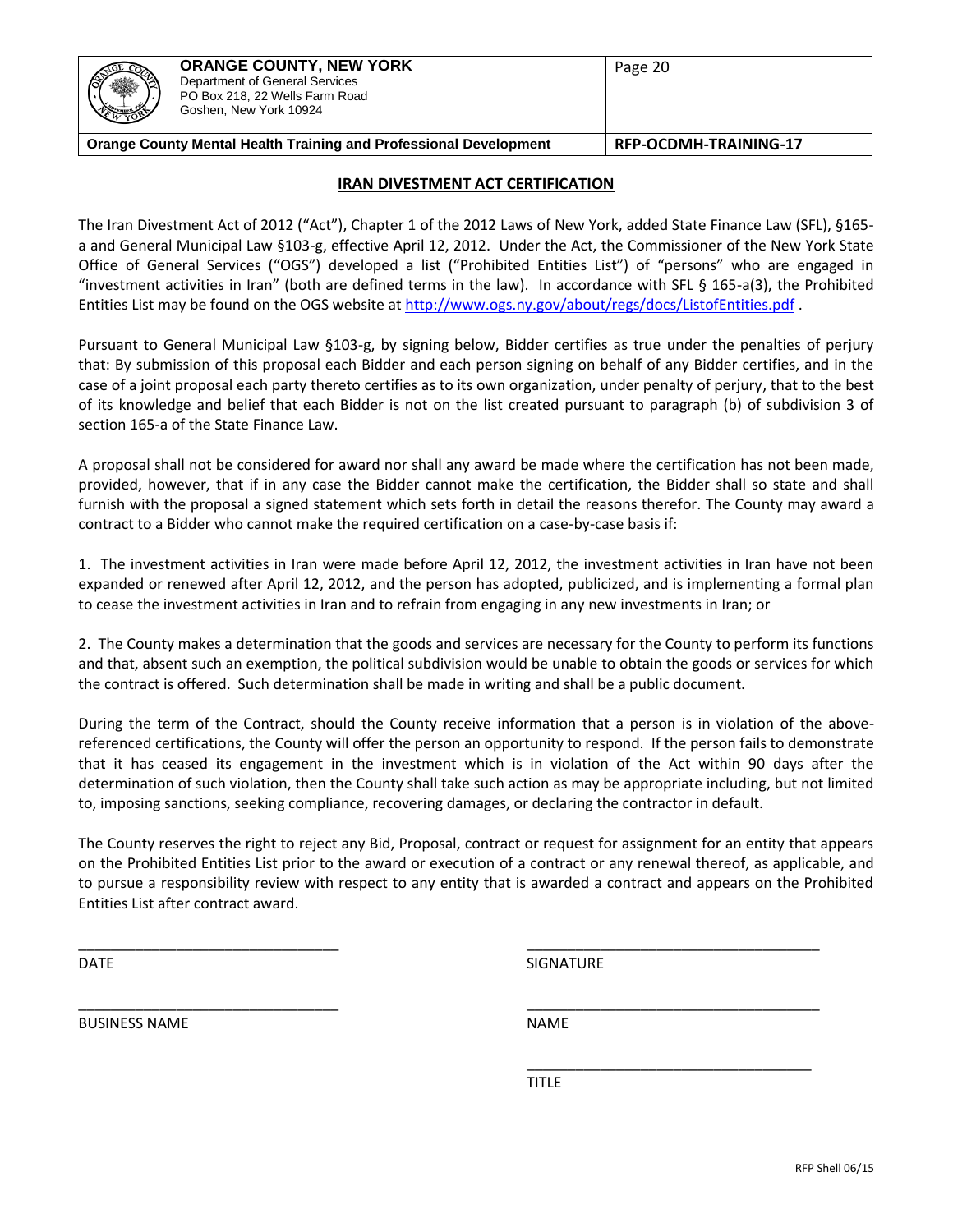| <b>RESERVE</b><br>ا ۱<br><b>RESERVE</b>                           | <b>ORANGE COUNTY, NEW YORK</b><br>Department of General Services<br>PO Box 218, 22 Wells Farm Road<br>Goshen, New York 10924 | Page 21                      |
|-------------------------------------------------------------------|------------------------------------------------------------------------------------------------------------------------------|------------------------------|
| Orange County Mental Health Training and Professional Development |                                                                                                                              | <b>RFP-OCDMH-TRAINING-17</b> |

#### **INSTRUCTIONS FOR COMPLETING THE DISCLOSURE OF PRIOR NON-RESPONSIBILITY DETERMINATIONS**

#### **Background:**

New York State Finance Law §139-k(2) obligates a Governmental Entity to obtain specific information regarding prior non-responsibility determinations with respect to State Finance Law §139-j. In accordance with State Finance Law §139-k, an Offeror must be asked to disclose whether there has been a finding of non-responsibility made within the previous four (4) years by any Governmental Entity due to: (a) a violation of State Finance Law §139-j or (b) the intentional provision of false or incomplete information to a Governmental Entity. The terms "Offerer" and "Governmental Entity" are defined in State Finance Law § 139-k(1). State Finance Law §139-j sets forth detailed requirements about the restrictions on Contacts during the procurement process. A violation of State Finance Law §139-j includes, but is not limited to, an impermissible Contact during the restricted period (for example, contacting a person or entity other than the designated contact person, when such contact does not fall within one of the exemptions).

As part of its responsibility determination, State Finance Law §139-k(3) mandates consideration of whether an Offeror fails to timely disclose accurate or complete information regarding the above non-responsibility determination. In accordance with law, no Procurement Contract shall be awarded to any Offeror that fails to timely disclose accurate or complete information under this section, unless a finding is made that the award of the Procurement Contract to the Offeror is necessary to protect public property or public health safety, and that the Offeror is the only source capable of supplying the required Article of Procurement within the necessary timeframe. *See State Finance Law §§139-j (10)(b) and 139-k(3).*

#### **Instructions:**

The County of Orange includes the following disclosure request regarding prior non-responsibility determinations in accordance with State Finance Law §139-k in its solicitation of Proposals or Bid documents or specifications or contract documents, as applicable, for Procurement Contracts. The attached form is to be completed and submitted by the individual or entity seeking to enter into a Procurement Contract, Supplement or Change Order. It shall be submitted to with your Bid or Proposal to the County agency conducting the Governmental Procurement.

The following disclosure form must accompany each Bid Form, Letter of Interest, or Proposal submitted by all Offerors.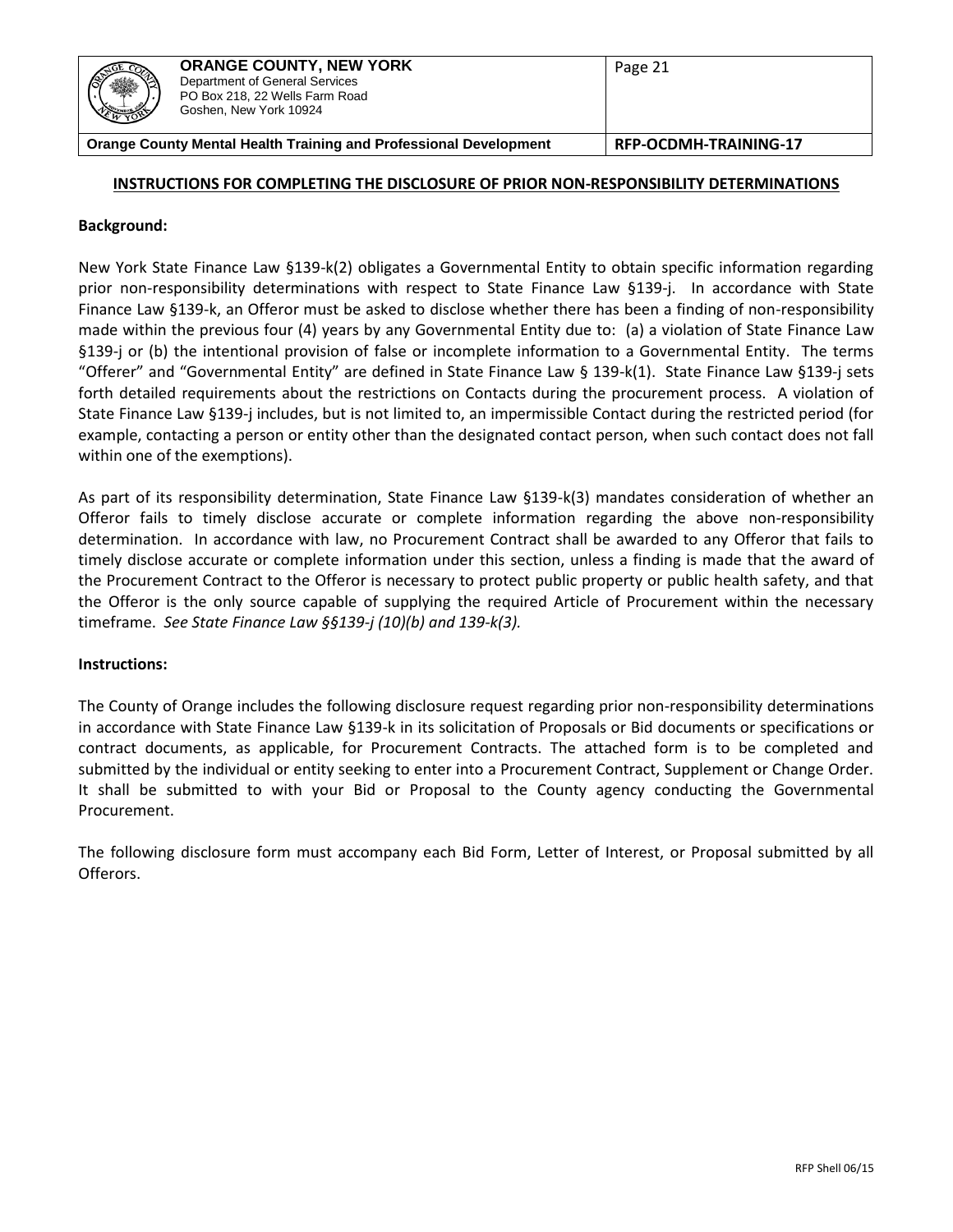| 131<br><b>REAL ARTICLE</b>                                               | <b>ORANGE COUNTY, NEW YORK</b><br>Department of General Services<br>PO Box 218, 22 Wells Farm Road<br>Goshen, New York 10924 | Page 22               |
|--------------------------------------------------------------------------|------------------------------------------------------------------------------------------------------------------------------|-----------------------|
| <b>Orange County Mental Health Training and Professional Development</b> |                                                                                                                              | RFP-OCDMH-TRAINING-17 |

#### **DISCLOSURE OF PRIOR NON-RESPONSIBILITY DETERMINATIONS**

\_\_\_\_\_\_\_\_\_\_\_\_\_\_\_\_\_\_\_\_\_\_\_\_\_\_\_\_\_\_\_\_\_\_\_\_\_\_\_\_\_\_\_\_\_\_\_\_\_\_\_\_\_\_\_\_\_\_\_\_\_\_\_\_\_\_\_\_\_\_\_\_\_\_\_\_\_\_\_\_\_\_\_\_\_\_

Name of Individual or Entity Seeking to Enter into the Procurement Contract:

Address: \_\_\_\_

Name and Title of Person Submitting this Form:

1. Has any Governmental Entity made a finding of non-responsibility regarding the individual or entity seeking to enter into the Procurement Contract in the previous four years? (Please circle): No Yes

#### **If Yes, please answer the next questions:**

2. Was the basis for the finding of non-responsibility due to a violation of State Finance Law §139-j (Please circle): No Yes

3. Was the basis for the finding of non-responsibility due to the intentional provision of false or incomplete information to a Governmental Entity? (Please circle): No Yes

4. If you answered yes to any of the above questions, please provide details regarding the finding of nonresponsibility below and attach additional pages as necessary.

Governmental Entity: **Example 2018** 

Date of Finding of Non-Responsibility:

Basis of Finding of Non-Responsibility:

5. Has any Governmental Entity or other governmental agency terminated or withheld a Procurement Contract with the above-named individual or entity due to the intentional provision of false or incomplete information? (Please circle): No Yes

6. If yes, please provide details below and attach additional pages as necessary.

Governmental Entity:

Date of Termination or Withholding of Contract: \_\_\_\_\_\_\_\_\_\_\_\_\_\_\_\_\_\_\_\_\_\_\_\_\_\_\_\_\_\_\_\_\_

Basis of Termination or Withholding: <u>The Community of Termination</u> or Withholding: The Community of Termination or Withholding:

Offerer certifies that all information provided to the Governmental Entity with respect to State Finance Law §139 k is complete, true and accurate.

By: Date: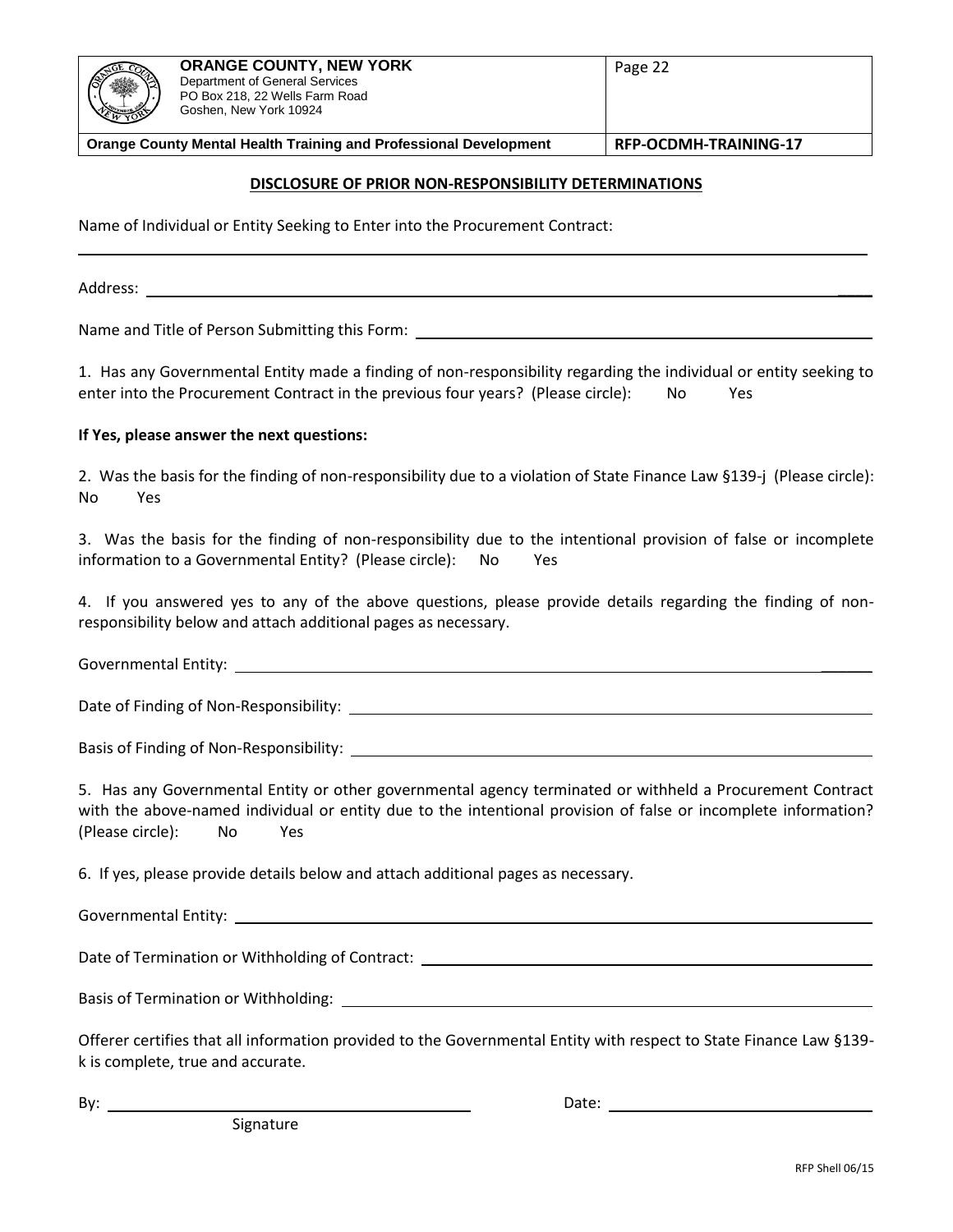| ※<br><b>REAL PROPERTY</b>                                                | <b>ORANGE COUNTY, NEW YORK</b><br>Department of General Services<br>PO Box 218, 22 Wells Farm Road<br>Goshen, New York 10924 | Page 23               |
|--------------------------------------------------------------------------|------------------------------------------------------------------------------------------------------------------------------|-----------------------|
| <b>Orange County Mental Health Training and Professional Development</b> |                                                                                                                              | RFP-OCDMH-TRAINING-17 |

#### **INFORMATION SHEET**

The questions asked on this Information Sheet are voluntary. It is not necessary to complete this Information Sheet. Filling out this sheet does not change your chances of a contract award in any respect. By completing this form, you will be helping the County track trends that we believe to be of importance. The information collected will NOT be used to compile mailing lists and will not be used to contact you. It will also not be sold. The information collected may be used to generate reports showing historical data with regard to the County's purchasing process.

| Does this business have a minority, women's, disadvantaged, or small business status? Yes No                                                 |  |  |
|----------------------------------------------------------------------------------------------------------------------------------------------|--|--|
|                                                                                                                                              |  |  |
| How many individuals does this business employ? ______                                                                                       |  |  |
| Have you conducted business with the County before? Yes No                                                                                   |  |  |
|                                                                                                                                              |  |  |
| Do you use the Empire State Municipal Purchasing Group Website (BidNet)?<br>Yes No<br>If Yes, do you find it useful (explain) or if No, why? |  |  |
| <u> 1989 - Johann Stoff, amerikansk politiker (d. 1989)</u>                                                                                  |  |  |
| Please list any other comments or suggestions pertaining to doing business with Orange County.                                               |  |  |
|                                                                                                                                              |  |  |
|                                                                                                                                              |  |  |
|                                                                                                                                              |  |  |